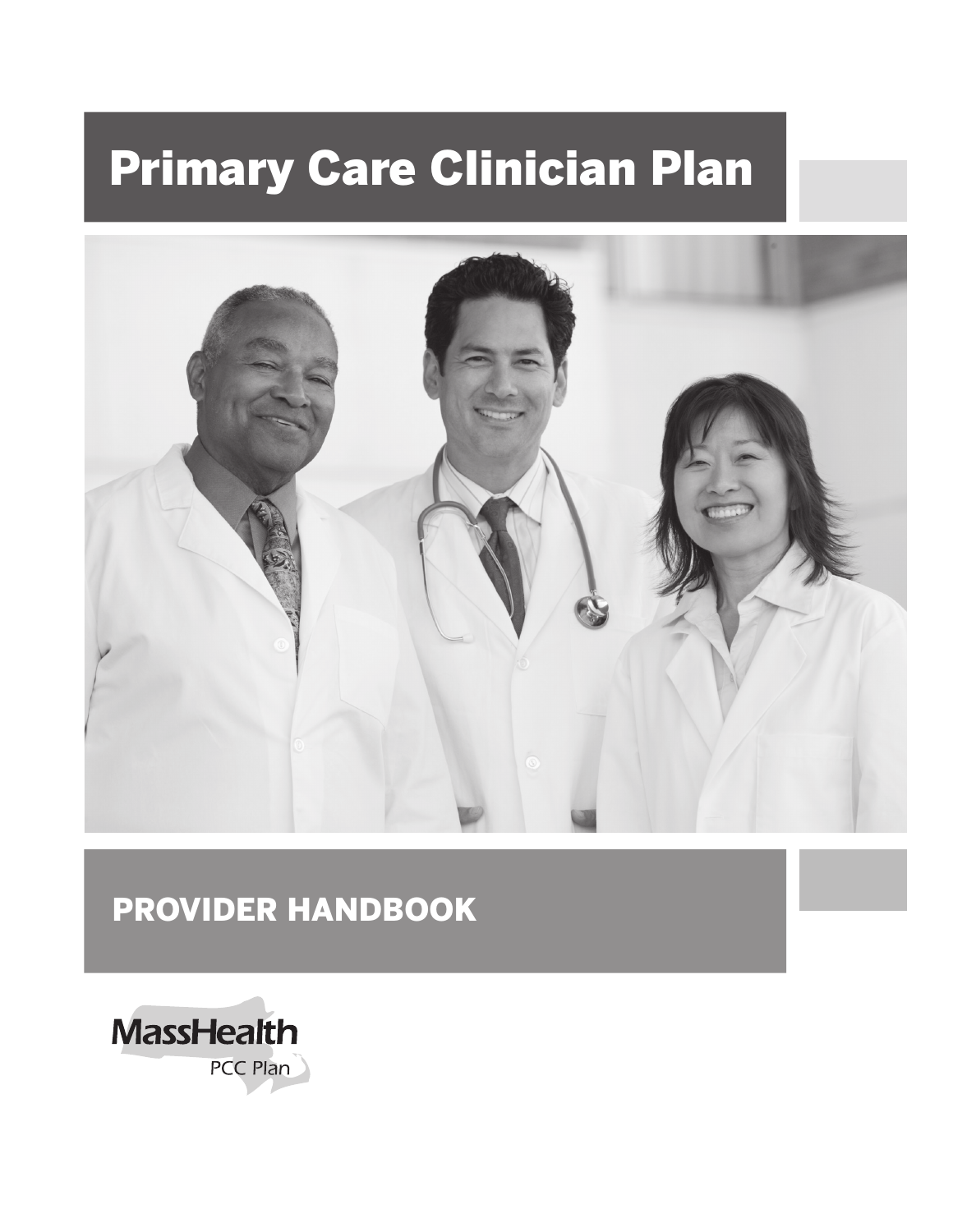Dear Primary Care Clinician:

MassHealth is pleased to provide you with a copy of the *Primary Care Clinician (PCC) Plan Provider Handbook*. The *Handbook* provides quick access to important information about the PCC Plan, a managed care option for managed care eligible enrollees. We hope you will find the information contained in the *Handbook* useful.

Upon enrollment into the PCC Plan, members may select a service location and an individual health care provider from among MassHealth-participating PCC Plan network providers. The member's PCC is responsible for providing and/or coordinating most of the member's medical care and, as necessary, referring the member to other MassHealth providers for nonprimary care services.

PCC Plan members are also enrolled with a behavioral health care plan that provides and manages all behavioral health care services for enrolled members. The current behavioral health contractor is the Massachusetts Behavioral Health Partnership (MBHP).

MassHealth offers a number of supports to assist PCCs in fulfilling their roles and responsibilities. These supports include

- PCC Plan Management Support Service activities, which include site visits, support for member participation in the Plan, practice-based care management program, and support for integration of medical and behavioral health services from PCC support managers;
- operational and clinical support from PCC plan staff, the MassHealth Office of Clinical Affairs (OCA), and the MassHealth pharmacy program;
- educational forums for PCCs; and
- assistance with outreach to enrolled members.

Additionally, PCCs can access services available through the MassHealth Virtual Gateway and Provider Online Service Center (POSC).

The *Handbook* comprises seven major sections. Each section provides an overview of key points to assist with coordination and collaboration with the PCC Plan and MassHealth.

If you have a question about the PCC Plan, you can contact the MassHealth Customer Service Center at 1-800-841-2900 for assistance.

If you are new to the PCC Plan, welcome! If you are not new, thank you for your ongoing participation in the PCC Plan provider network.

Sincerely,

Primary Care Clinician Plan (PCC Plan)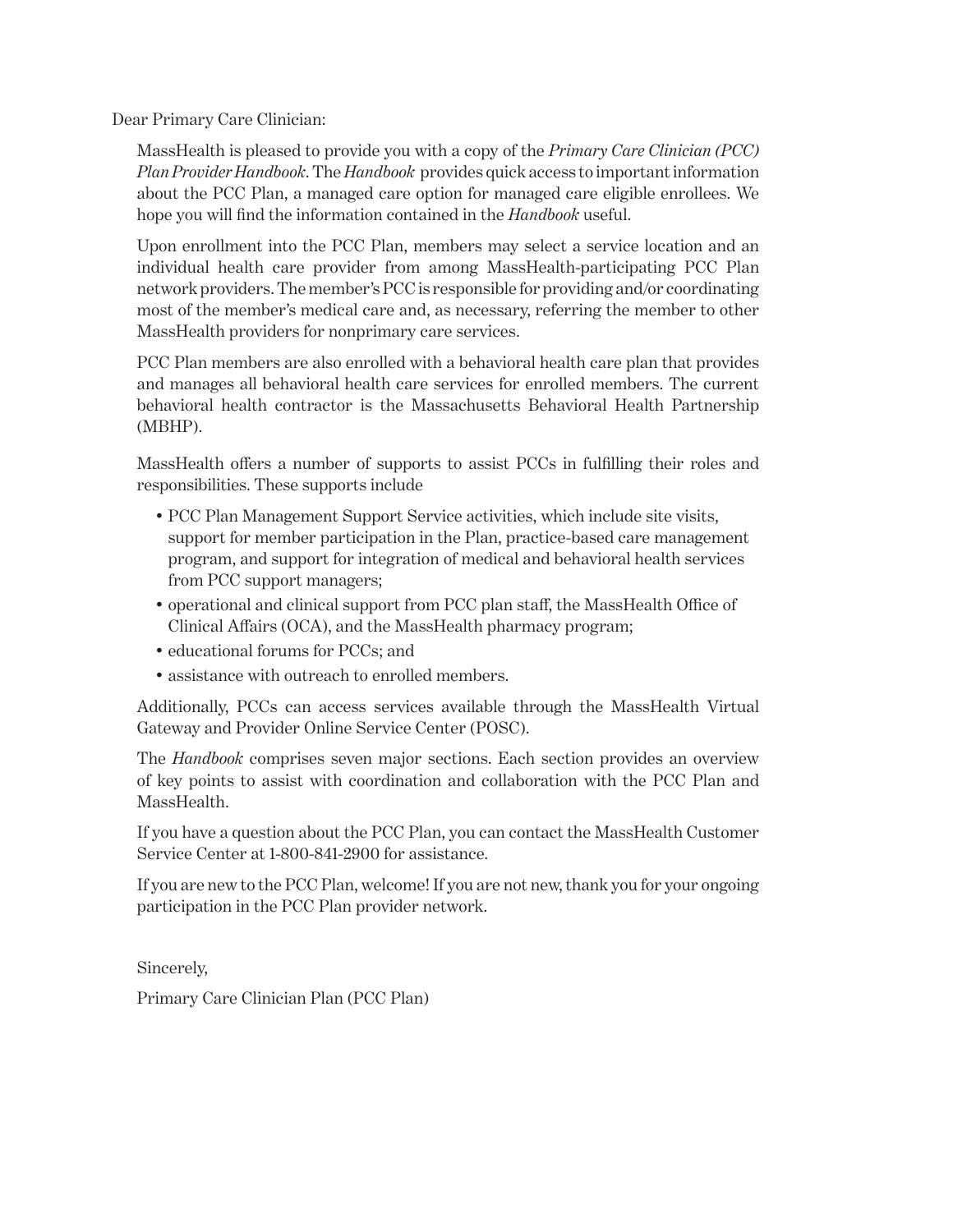| Part 1               | <b>Membership Information</b>                                                    | 2                   |
|----------------------|----------------------------------------------------------------------------------|---------------------|
|                      | Member Enrollment                                                                | $\overline{c}$      |
|                      | Managed Care Enrollment                                                          | $\overline{c}$      |
|                      | Automatic Reenrollment                                                           | $\overline{c}$      |
|                      | Changing Managed Care Providers and Plans                                        | $\overline{c}$      |
|                      | Changing a PCC                                                                   | $\overline{c}$      |
|                      | <b>Changing Health Plans</b>                                                     | $\overline{c}$      |
|                      | <b>Disenrollment Requests</b>                                                    | 3                   |
|                      | Welcoming PCC Plan Members to Your Practice<br><b>PCC Plan Enrollment Roster</b> | $\overline{4}$<br>4 |
|                      | Orienting PCC Plan Members                                                       | 4                   |
|                      | Contents of the PCC Plan Orientation                                             | 4                   |
| <b>Initial Visit</b> |                                                                                  | 6                   |
| Member Eligibility   |                                                                                  | 7                   |
|                      | Eligibility Verification System (EVS)                                            | $\overline{7}$      |
|                      | Check EVS Regularly                                                              | $\overline{7}$      |
|                      | Managed Care Rules for Newborns                                                  | 8                   |
|                      | Mother Is Enrolled in the PCC Plan                                               | 8                   |
| Newborns             |                                                                                  | 8                   |
|                      | Member Outreach and Care Coordination                                            | 8                   |
|                      | Outreach Provided by Local Community Support                                     |                     |
|                      | Programs (CSPs)<br>Care Management Program                                       | 8<br>9              |
| Member Rights        |                                                                                  | 9                   |
|                      |                                                                                  |                     |
|                      | <b>PART 2 Service Delivery</b>                                                   | 11                  |
|                      | Hours of Operation and Appointments                                              | 11                  |
| Referrals            |                                                                                  | $11\,$              |
|                      | Making a Referral<br>How to Make a Referral                                      | 11<br>12            |
|                      | Retroactive Referrals                                                            | 13                  |
| Authorizations       |                                                                                  | 13                  |
|                      | <b>Prior Authorizations</b>                                                      | 13                  |
|                      | MassHealth PA Request                                                            | 13                  |
|                      | <b>MBHP PA Request</b>                                                           | 13                  |
|                      | <b>Other Authorizations</b>                                                      | 13                  |
|                      | <b>Emergency and Urgent Care</b>                                                 | 14                  |
| Hospitalizations     |                                                                                  | 14                  |
|                      | Hospital Admissions                                                              | 14                  |
|                      | Preadmission Screening (PAS)                                                     | 14                  |
|                      | Nonemergency Transportation Services                                             | 14                  |
| Authorization        |                                                                                  | 14                  |
|                      | Pregnancy and Family Planning Services                                           | 15                  |
|                      | Health Care for Children, Adolescents, and Young Adults                          | 15                  |
| Background           |                                                                                  | 15                  |
|                      | Well-Child Visits/Screening Services                                             | 15                  |
|                      | <b>Behavioral Health Screenings</b>                                              | 16                  |
|                      | Diagnosis and Treatment Services                                                 | 17                  |

| <b>Dental Services</b>                                                                                 | 17       |
|--------------------------------------------------------------------------------------------------------|----------|
| Fluoride Varnish Program-Training for Health Care                                                      |          |
| Professionals                                                                                          | 18       |
| MassHealth Dental Training Options                                                                     | 18       |
| Office-Based Training<br>Web-Based Training                                                            | 18<br>19 |
| School-Based Health Centers                                                                            | 19       |
| <b>PART 3 Administration</b>                                                                           |          |
|                                                                                                        | 20       |
| <b>Billing</b><br>Introduction                                                                         | 20<br>20 |
| <b>Requesting Training</b>                                                                             | 20       |
| <b>PCC Enhancement</b>                                                                                 | 20       |
| Special Billing for Screening Services/Well-Child Care                                                 |          |
| Provided in Accordance with the EPSDT Schedule                                                         | 20       |
| Special Billing for Diagnostic and Treatment Services                                                  |          |
| Provided to Children in Accordance with the EPSDT                                                      |          |
| Schedule                                                                                               | 22       |
| <b>Billing after Hours</b>                                                                             | 22       |
| Questions                                                                                              | 22       |
| Prospective Interim Payments                                                                           | 23       |
| <b>PCC Changes</b>                                                                                     | 23       |
| Notifying Your Members about PCC Changes                                                               | 24       |
| Credentialing                                                                                          | 24<br>24 |
| Questions                                                                                              |          |
| PART 4 Quality Management and Reporting                                                                |          |
|                                                                                                        | 25       |
| PCC Plan Management Support Services Program                                                           | 25       |
| Introduction                                                                                           | 25       |
| Reporting                                                                                              | 26       |
| Healthcare Effectiveness Data and Information Set                                                      |          |
| (HEDIS)                                                                                                | 26       |
| Member Surveys                                                                                         | 26       |
| <b>PART 5</b> Behavioral Health Services                                                               | 27       |
| The Massachusetts Behavioral Health Partnership                                                        |          |
| (MBHP)                                                                                                 | 27       |
| <b>Covered Services</b>                                                                                | 27       |
| The PCC's Role                                                                                         | 27<br>28 |
| Communicating with Behavioral Health Providers<br>Referring Children under the Age of 21 to Behavioral |          |
| <b>Health Providers</b>                                                                                | 28       |
| Questions                                                                                              | 28       |
| Part 6<br><b>MassHealth Pharmacy</b>                                                                   | 29       |
| MassHealth Prescriber Resources                                                                        | 29       |
| MassHealth Prescriber Resources                                                                        | 32       |
|                                                                                                        | 33       |
| Appendix                                                                                               | 33       |
| Services That Do Not Require a Referral<br>Sample Documents                                            | 34       |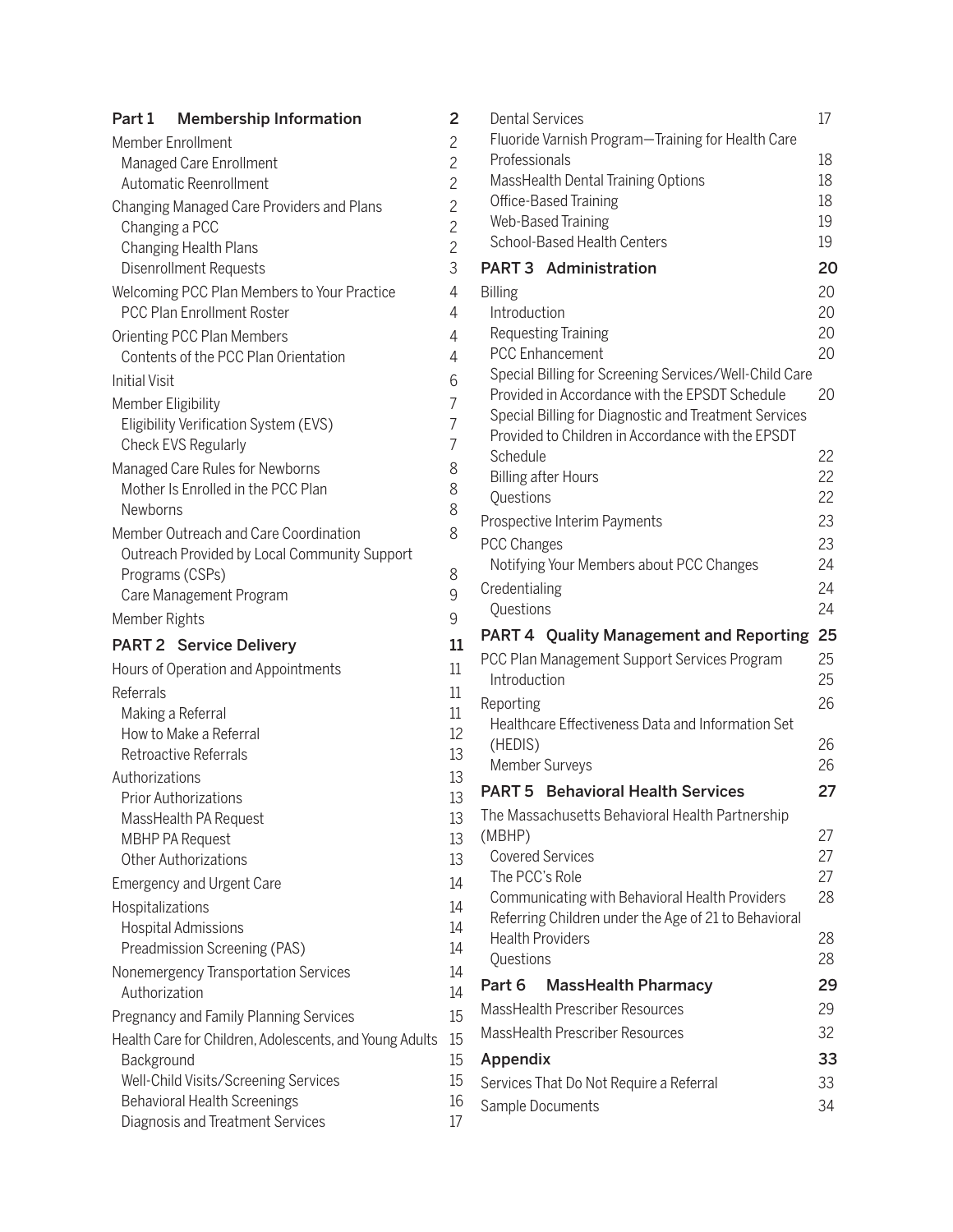## <span id="page-3-0"></span>**Member Enrollment**

#### *Managed Care Enrollment*

MassHealth enrollees who are under 65 and managed care eligible are required to enroll in a managed care plan. Members who do not select a plan within the required time frames are assigned to a health plan in their service area, in accordance with the auto-assignment policy in place at the time of enrollment. MassHealth instructs members to contact the MassHealth Customer Service Center to speak to a customer service representative (CSR), who help with the Plan Selection Period. Members can reach the MassHealth Customer Service Center at 1-800-841-2900 (TTY: 1-800-497-4648 if deaf, hard of hearing, or speech disabled), Monday to Friday from 8:00 a.m. to 5:00 p.m.

Members who select the PCC Plan are required to also select a PCC. If a member does not select a PCC, one will be assigned to the member. All members receive written notification of their selected or assigned PCC.

If the member selects or is assigned to a group practice, community health center, hospital licensed health center, or hospital outpatient department, the PCC service location is required to assign the member to a qualified Primary Care Practitioner at that practice. PCCs at their practice location can view their respective monthly enrollment roster via the Provider Online Service Center (POSC) described later in this handbook.

#### *Automatic Reenrollment*

If a PCC Plan member loses MassHealth eligibility but regains eligibility within one year and is still managed care eligible, MassHealth will automatically reassign the member to the PCC with whom the member was most recently enrolled.

## **Changing Managed Care Providers and Plans**

#### *Changing a PCC*

PCC Plan members may select a different PCC at any time. To make these changes, members may call the MassHealth Customer Service Center at 1-800-841-2900 (TTY: 1-800-497-4648). The transfer to a new PCC becomes effective on the same business day.

#### *Changing Health Plans*

PCC Plan members may also transfer to a different health plan at any time. To make these changes, members may call the MassHealth Customer Service Center at 1-800-841-2900 (TTY: 1-800-497-4648).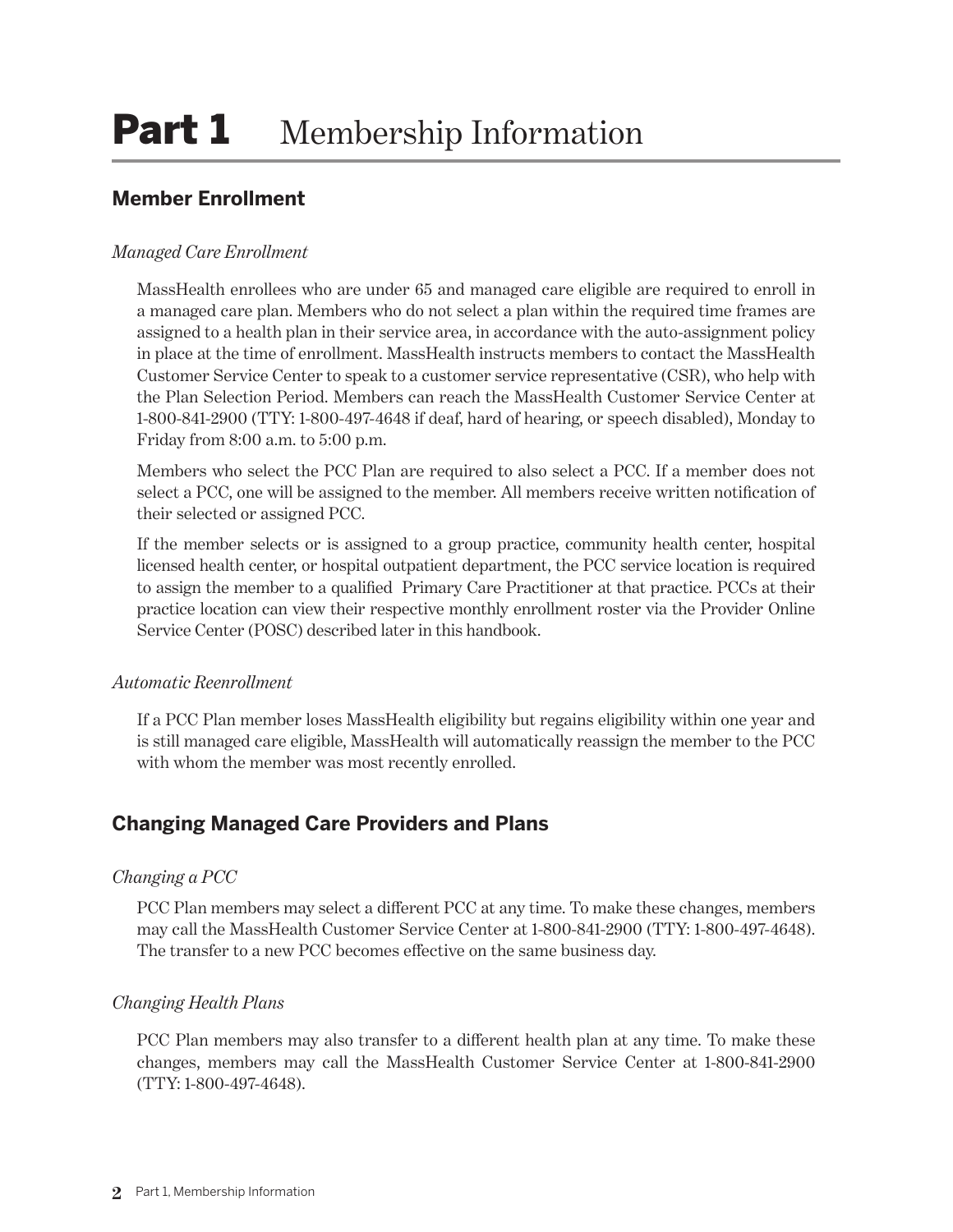<span id="page-4-0"></span>A member or a provider, with the member's permission, may use an online change form to initiate this change. The form can be found on the MassHealth Choices website on the page titled [Changing Your Plan.](https://www.masshealthchoices.com/learn/changing-your-health-plan) When members select a new health plan, they are allowed the [Plan](https://www.mass.gov/service-details/plan-selection-period)  [Selection Period](https://www.mass.gov/service-details/plan-selection-period) for 90 days to finalize their decision to enroll. Upon the expiration of that Selection Period, members start their Fixed Enrollment Period and will only be able to change plans for certain reasons. To learn more, please visit the [Fixed Enrollment Period](https://www.mass.gov/service-details/fixed-enrollment-period) website. All members will have a Plan Selection Period annually.

#### *Disenrollment Requests*

A PCC may submit a request to disenroll a member from his or her panel. All such requests must be made in writing and submitted to the following address:

> MassHealth PCC Plan Attn: Member Operations Coordinator 100 Hancock Street, 6th floor Quincy, MA 02171

Please note: PCCs may not request disenrollment of a member for the following reasons:

- an adverse change in a member's health status;
- utilization of medical services;
- diminished mental capacity; or
- uncooperative or disruptive behavior resulting from a member's special needs (except where his or her continued enrollment seriously impairs your ability to furnish services to either the particular member or other members).

Submitted requests must demonstrate that:

- the member has a pattern of noncompliant or disruptive behavior that is not the result of the member's special needs;
- the continued enrollment of the member seriously impairs your ability to furnish services to either this particular member or other members; or
- you are unable to meet the medical needs of the member.

Submitted requests are reviewed against the criteria listed above. If warranted, MassHealth may request additional information. It is MassHealth's expectation that the PCC will continue to provide primary care and referrals as appropriate while the review is conducted. If it is determined that the request is warranted, MassHealth will provide notification about the approval and the effective date of the disenrollment. PCCs are required to forward all relevant medical records to the new PCC.

If MassHealth denies your request to disenroll a member, you must continue to provide primary care and referral services to that member in accordance with the terms and conditions outlined in the *PCC Plan Provider Contract*.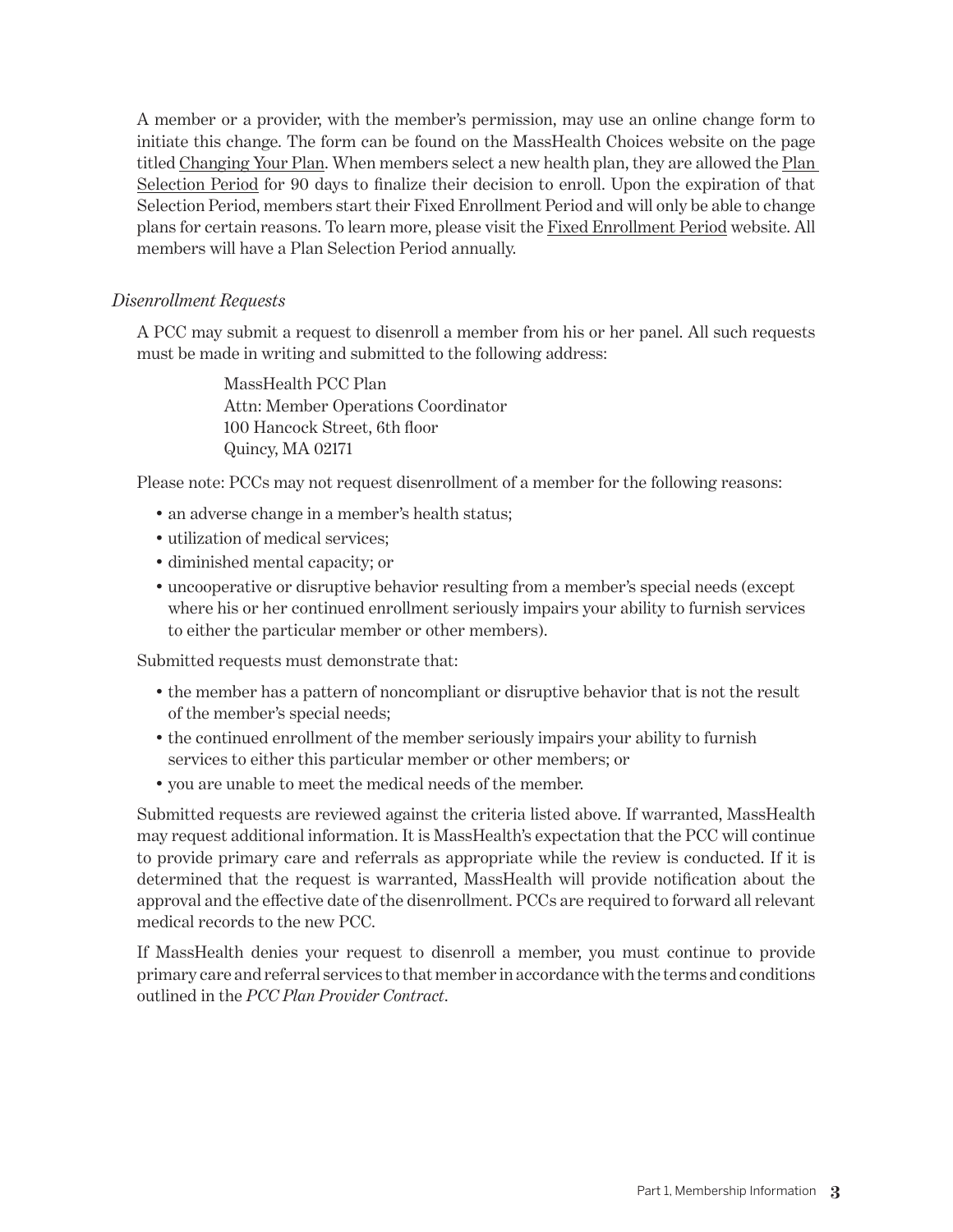## <span id="page-5-0"></span>**Welcoming PCC Plan Members to Your Practice**

#### *PCC Plan Enrollment Roster*

The PCC Plan Enrollment Roster is a report specific to your practice. It shows the following information:

- all new PCC Plan members
- current PCC Plan members
- any PCC Plan members who have been disenrolled from your practice
- a four-month outreach report of those members who have not been seen within the first four months of enrollment in your practice

These reports can be accessed through the [Provider Online Service Center](https://newmmis-portal.ehs.state.ma.us/EHSProviderPortal/providerLanding/providerLanding.jsf) (POSC).

## **Orienting PCC Plan Members**

PCCs are required to provide outreach and orientation to all new enrollees by mail or phone within three weeks of enrollment. For new members with no prior history with a practice, PCCs are required to provide an initial visit within four months of the date of the member's enrollment into the PCC's panel. (See the chart on page 6 for more information on the timing of the initial visit.) The member orientation activities may be combined with the initial appointment.

In the member's medical record, please document all attempts to make initial contact with the member. If you are unable to reach a member after several attempts, please call the MassHealth Customer Service Center at 1-800-841-2900 for member-outreach assistance.

#### *Contents of the PCC Plan Orientation*

PCC orientation for new members must include the following emphases.

1. The Importance of Primary Care

Explain the importance of primary care, including preventive care, and communicate that, as the PCC, you will provide and coordinate access for needed care. Also, explain that the member will need a PCC referral for most specialty care.

2. Referral Requirements

Members should be notified that, while most specialty services will require a PCC referral, there are certain exceptions to that rule. Pages 33 and 34 of this *Handbook* provide a list of services that do not require a PCC referral.

Examples of services not requiring a referral include the following:

- behavioral health (mental health and substance-use disorder) services
- clinical laboratory services
- emergency services
- family planning services
- all elective and nonelective hospital admissions
- HIV testing and counseling
- obstetric services for pregnant and postpartum members

See 130 CMR 450.118(J) for the most current list.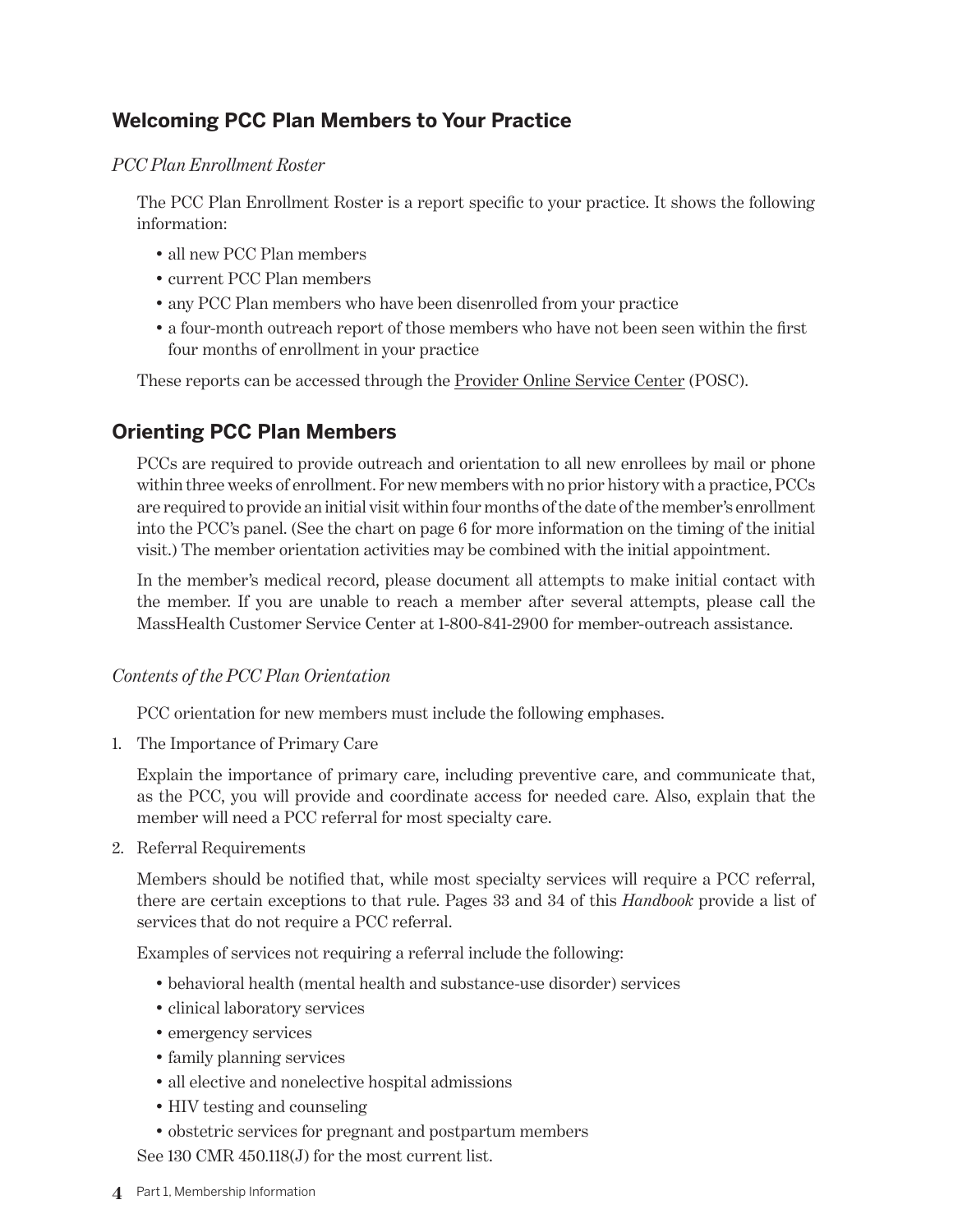3. Member Complaints and Grievances

PCCs are required to make an attempt to address most member concerns. However, members may also call the MassHealth Customer Service Center at 1-800-841-2900 (TTY: 1-800-497-4648), where a customer service representative can assist them with a particular issue. If neither of those options provides a satisfactory resolution of the member's complaint, the member may file a formal grievance with MassHealth at the following address:

> Executive Office of Health and Human Services MassHealth ATTN: Director, MassHealth Member and Provider Services 100 Hancock Street, 6th floor Quincy, MA 02171

4. Emergency and Urgent Care

Members should be informed that, in the event of an emergency for either a medical or behavioral health condition, they should call 911, go to the nearest emergency department (ED), or call their local behavioral health emergency services program (ESP) at 1-877-382-1609. Members should be encouraged to contact their PCC for follow-up care after they have been seen by an ED or an ESP. If the emergency service was for a behavioral health condition, the members should also be encouraged to contact their behavioral health provider for follow-up care.

For urgent conditions, members should be instructed to contact their PCC to receive care. An urgent condition may be defined as any health problem that the member believes is serious but not an emergency.

5. PCC Plan Member Handbook

PCCs should provide members with an overview of the *PCC Plan Member Handbook*, informing them that the *Handbook* is a valuable tool that can assist them to understand PCC Plan rules. If the member needs a copy, he or she should be instructed to call the MassHealth Customer Service Center at 1-800-841-2900 (TTY: 1-800-497-4648).

6. MassHealth Card

Encourage members to carry their MassHealth card with them whenever they seek medical care. You may also want to keep a photocopy of the member's MassHealth card on file.

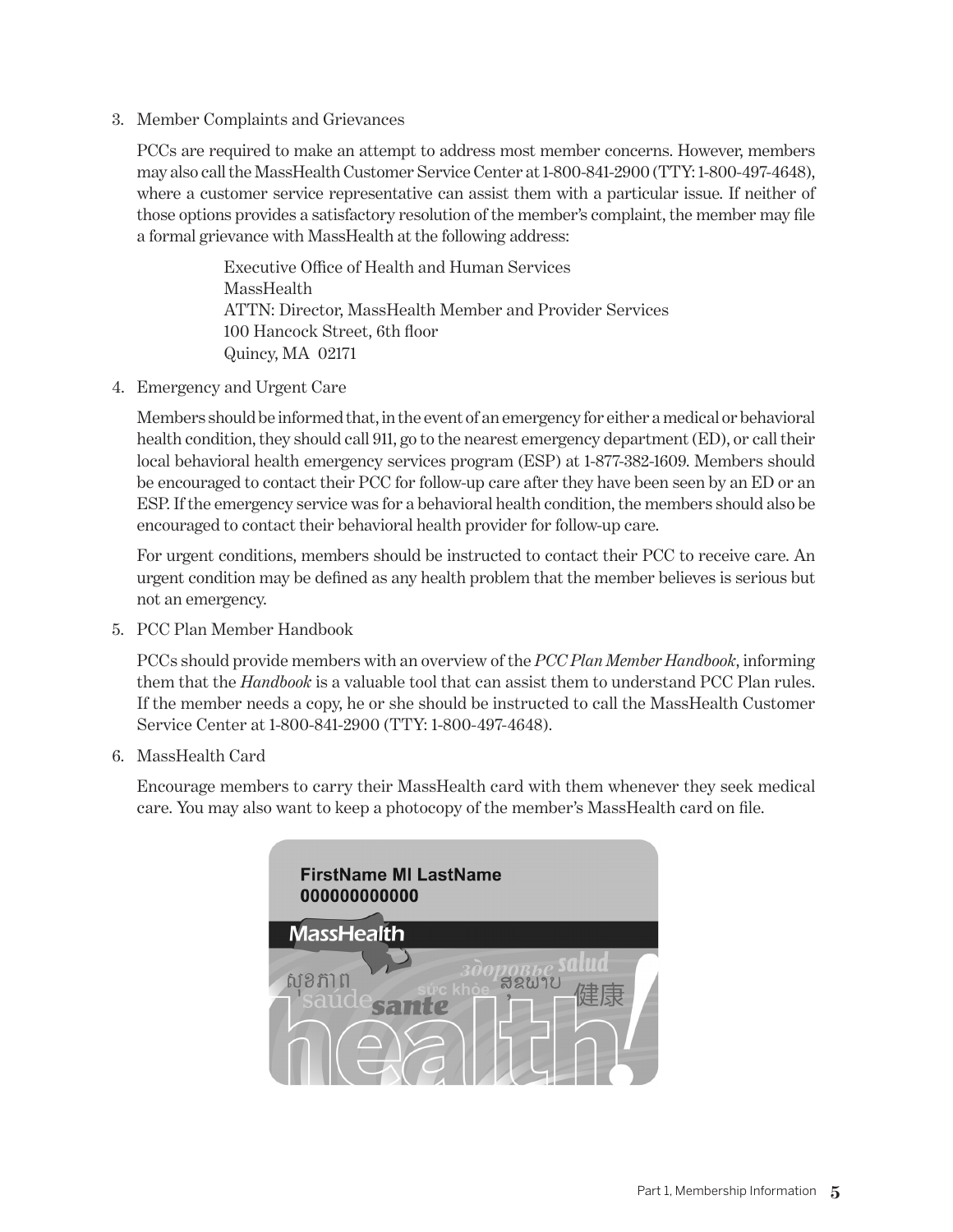<span id="page-7-0"></span>7. Updating Enrollee Information

PCCs should emphasize the importance of providing updated address, telephone numbers, and other contact information to MassHealth. Remind members that failure to do so could result in a loss of eligibility if MassHealth is unable to contact them.

8. PCC Practice Specifics

PCCs should provide members with basic information about their respective practices, including, at a minimum, the following information:

- the days and hours that your practice is open
- how long members should expect to wait for an appointment for primary and urgent care. (For more information, see "Hours of Operation and Appointments" on page 11.)
- appointment cancellation procedures
- alternate phone numbers
- procedures for contacting the practice after normal business hours, including whom to contact; who will call the member back; and how long members should expect to wait for a return call (For more information, see "Hours of Operation and Appointments" on page 11.)
- 9. Helpful Telephone Numbers for Enrollees

Provide members with other helpful telephone numbers, including numbers for the following:

- The MassHealth Customer Service Center: 1-800-841-2900; TTY: 1-800-497-4648
- The MBHP Customer Service for behavioral health services: 1-800-495-0086; TTY: 1-877-509-6981

## **Initial Visit**

PCCs are required to conduct an initial visit for most members at enrollment. During an initial visit, PCCs are required to take a full medical history and perform a comprehensive physical examination. Recommended timelines for the initial visit are listed below.

| <b>Type of member</b>                                                  | Initial visit required?                                              | Timeline for conducting initial visit                                                                                                                                                                                                                                                                                                        |
|------------------------------------------------------------------------|----------------------------------------------------------------------|----------------------------------------------------------------------------------------------------------------------------------------------------------------------------------------------------------------------------------------------------------------------------------------------------------------------------------------------|
| Member is new to<br>your practice.                                     | Yes                                                                  | Contact the member within three weeks of<br>enrollment to schedule an initial visit within four<br>months of enrollment in the PCC practice.                                                                                                                                                                                                 |
| Member is over 21<br>and is not new to<br>your practice.               | No, if a physical exam<br>has been provided in<br>the last 12 months | None required.                                                                                                                                                                                                                                                                                                                               |
| Member is a<br>pregnant woman<br>(new or not new to<br>your practice). | Yes                                                                  | Contact the member within seven days of the PCC's<br>learning of the member's pregnancy to ensure that<br>a relationship with an obstetric provider has been<br>established.                                                                                                                                                                 |
| Member is under age.<br>21 (new or not new to<br>your practice).       | Yes                                                                  | Contact the member within the period described<br>in the Early and Periodic Screening, Diagnostic and<br>Treatment (EPSDT) Appendix W: EPSDT Services:<br>Medical and Dental Protocols and Periodicity<br>Schedules (for more information, see "Health Care<br>for Children, Adolescents, and Young Adults" on page<br>15 of this Handbook). |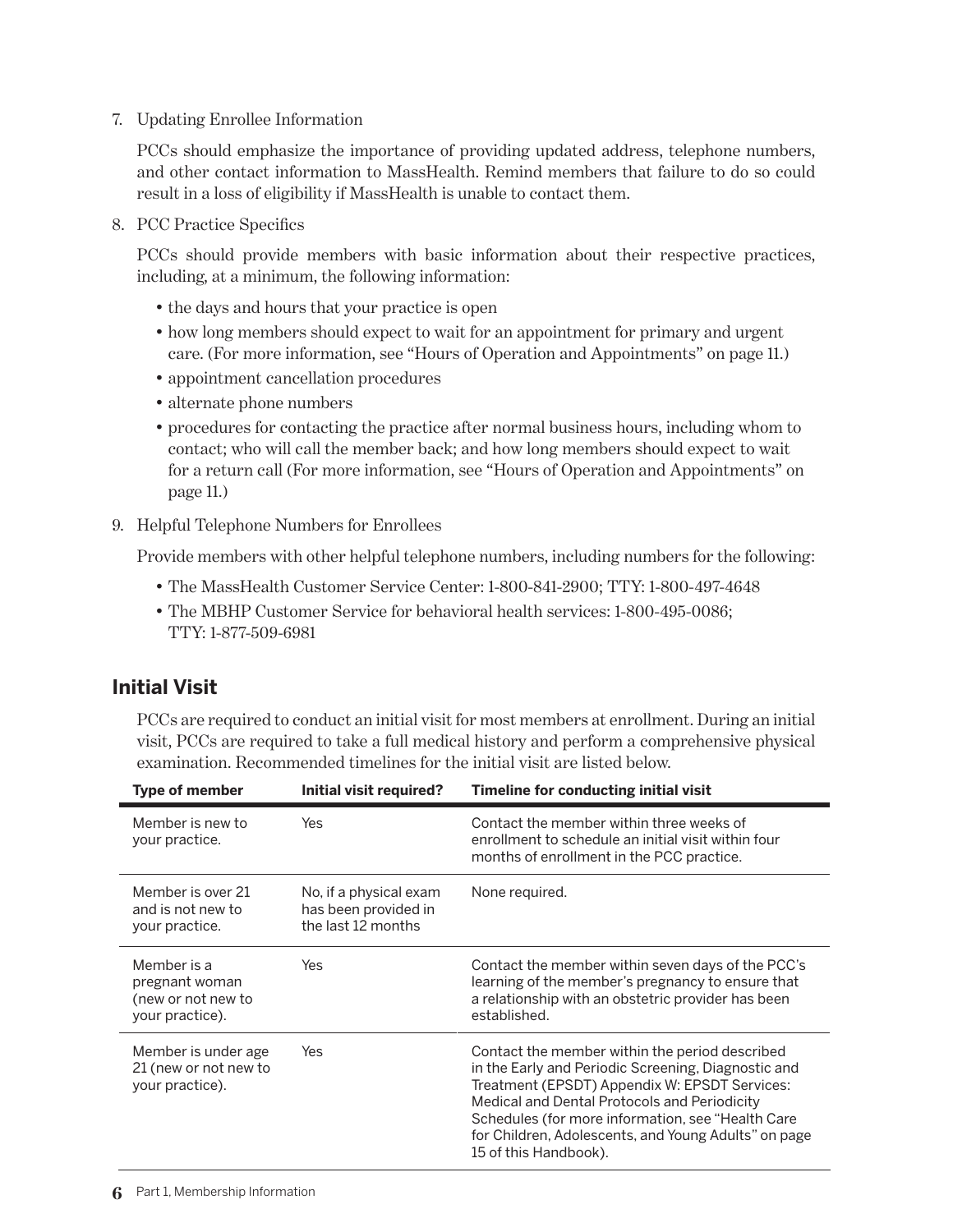## <span id="page-8-0"></span>**Member Eligibility**

#### *Eligibility Verification System (EVS)*

The Eligibility Verification System (EVS) is the MassHealth system that gives you easy access to current and complete member eligibility information on the date or date range in which services are provided. It is available 24 hours a day, seven days a week. If you do not verify a member's eligibility before providing services, you might not be paid for those services. By verifying eligibility, you learn

- the member's eligibility status;
- the member's MassHealth coverage type;
- managed care information, if applicable (the EVS message for PCC Plan members includes the name and telephone number of the member's PCC and indicates that members can access behavioral health services through the behavioral health contractor, currently the Massachusetts Behavioral Health Partnership);
- coverage restrictions, if applicable;
- other insurance information, if applicable;
- long-term-care information, if applicable; and
- the member's local office identification number, if applicable.

PCCs must verify each member's health care coverage and PCC Plan enrollment before providing services.

There are several ways to access EVS, all of which require providers to have a user ID and password. These include the following.

- POSC (Provider Online Service Center), found at [https://newmmis-portal.ehs.state.ma.us/](https://newmmis-portal.ehs.state.ma.us/EHSProviderPortal/appmanager/provider/desktop) [EHSProviderPortal/appmanager/provider/desktop](https://newmmis-portal.ehs.state.ma.us/EHSProviderPortal/appmanager/provider/desktop)
- Automated Voice Response (AVR) system (phone: 1-800-554-0042)
- Job aids for eligibility inquiries may be accessed through the MassHealth web page [Get](https://www.mass.gov/service-details/get-trained)  [Trained.](https://www.mass.gov/service-details/get-trained)

#### *Check EVS Regularly*

Possession of a MassHealth card does not guarantee eligibility. Checking EVS is important, as a member's enrollment and eligibility may change from day to day. PCCs should verify member information when scheduling an appointment and again on the day of the appointment. Doing so will minimize billing problems later, because you will learn if a member is still eligible for MassHealth or still enrolled in your panel (and not enrolled with another plan).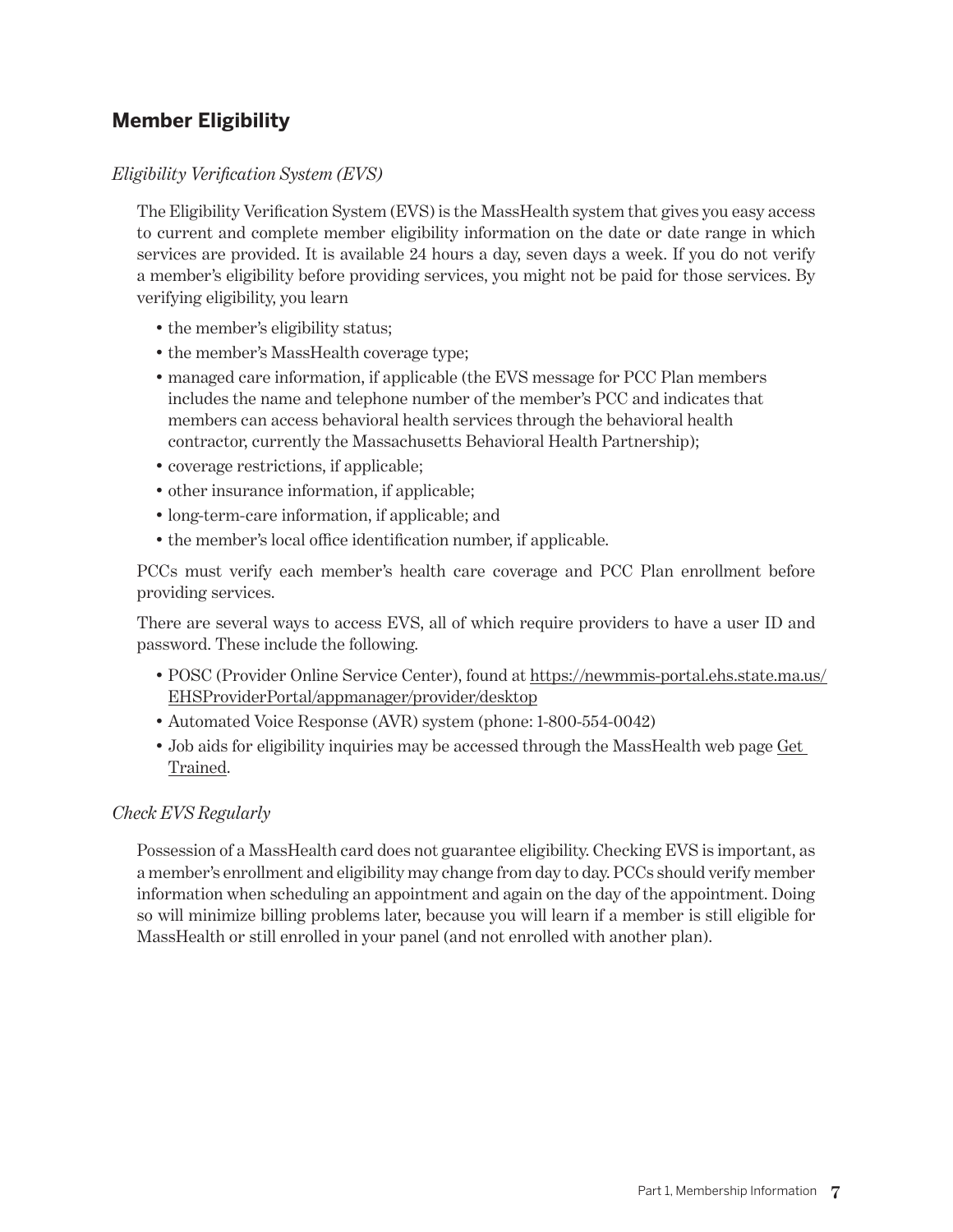### <span id="page-9-0"></span>**Managed Care Rules for Newborns**

Newborns of MassHealth eligible mothers are automatically eligible for MassHealth from birth until the child is one year old.

The following managed care enrollment rules apply for newborns.

#### *Mother Is Enrolled in the PCC Plan*

If a mother is enrolled in the PCC Plan, she will be asked to choose a PCC or a different health plan for her baby. Failure to do so within the allotted time will result in MassHealth assigning the baby to a health plan. The mother should call the MassHealth Customer Service Center at 1-800-841-2900 (TTY: 1-800-497-4846) to enroll her child in her plan of choice.

Until the baby who was born to a mother in the PCC Plan is enrolled with a plan, any MassHealth provider can see the child. Information about the plan enrollment status of the baby can be found on EVS. It is important to check EVS at each visit to avoid potential billing issues.

#### *Newborns*

You may be able to provide care to the newborn if you are a contracted provider with the mother's plan. If you are not part of that plan's network, you should instruct the mother to contact her plan call the MassHealth Customer Service Center at 1-800-841-2900 (TTY: 1-800-497-4846) to select a managed care plan in which you participate.

Please note that MassHealth plans are contractually required to reimburse in- and out-ofnetwork providers for newborn services until the child's enrollment is established.

### **Member Outreach and Care Coordination**

PCCs are required to provide outreach to newly assigned members as previously described in the "Orienting Your New Patients to the PCC Plan" section of this *Handbook*, and to other members on an ongoing basis. MassHealth offers services to PCCs to assist with this requirement. If, after making reasonable attempts, a PCC is unable to reach a new enrollee, the PCC may contact the MassHealth Customer Service Center at 1-800-841-2900 and request assistance. A CSR from the MassHealth Customer Service Center will attempt to provide outreach to the member.

#### *Outreach Provided by Local Community Support Programs (CSPs)*

PCCs may refer members to a community support program (CSP) for services to facilitate access to care or services to address the following services or issues:

- access to behavioral health services (mental health or substance-use disorder)
- transportation difficulties
- child care problems
- language or cultural obstacles

To obtain additional information on the CSP providers available in your service area and to obtain information on how to make a referral to a CSP, call the MBHP Assessment Unit at 1-800-495-0086.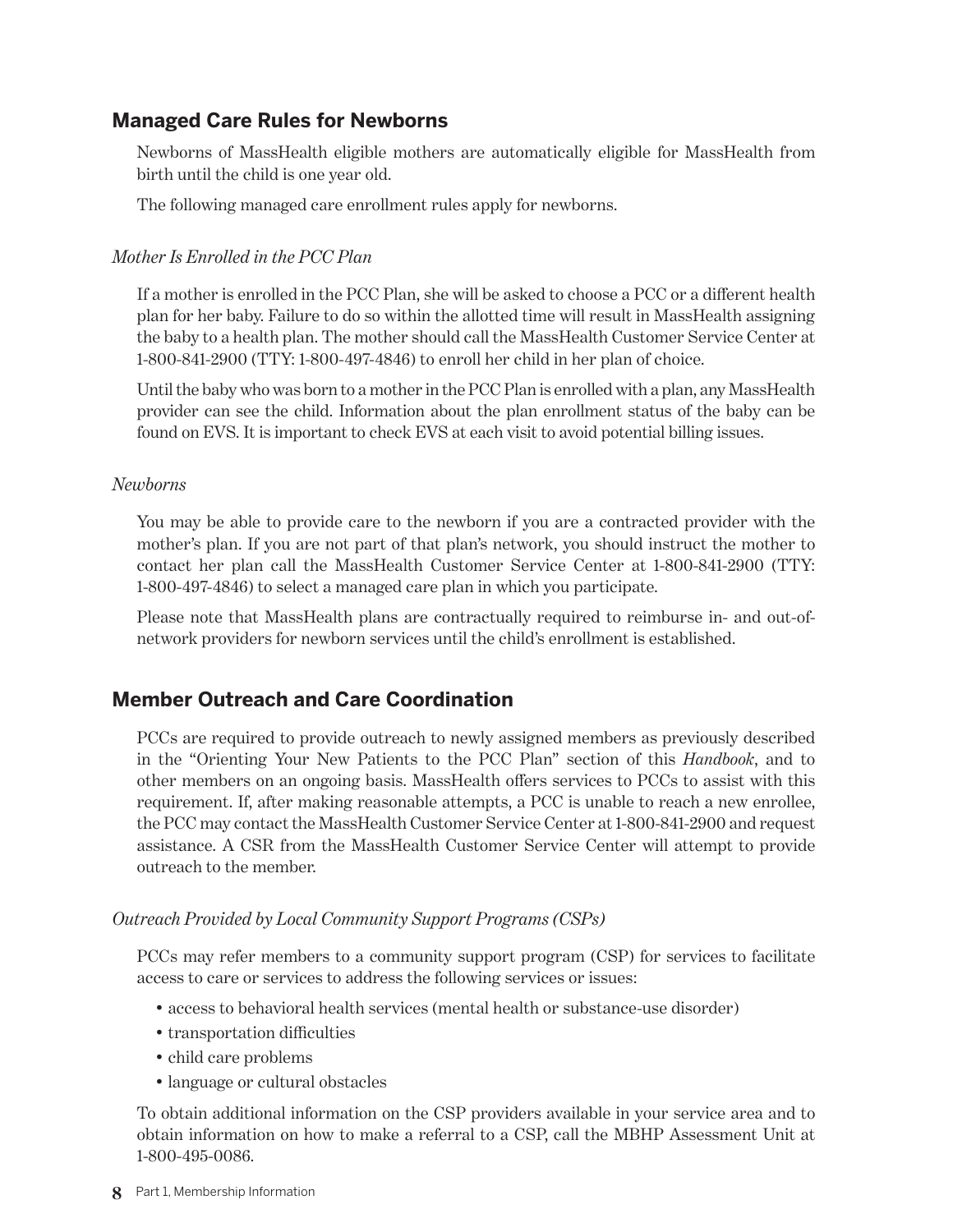#### <span id="page-10-0"></span>*Care Management Program*

The PCC Plan offers care management to PCC Plan members through MBHP. Care managers from MBHP may contact a PCC to request assistance with coordinating care for MassHealth members; may provide reports on high-risk members empaneled with a PCC; and may provide for those members participating in the CMP a copy of the member's individual care plan (ICP). These communications are tools to assist PCCs to coordinate care and improve both service delivery and a member's health outcomes.

PCCs may refer members to MBHP (1-800-495-0086, extension 3) if they believe that the care management services provided by MBHP may assist with the management of a member's medical or behavioral health conditions.

### **Member Rights**

Thxe PCC Plan provides all enrolled members with a *PCC Plan Member Handbook* to help them understand their rights. Members can get an additional copy of the handbook by calling the MassHealth Customer Service Center at 1-800-841-2900 (TTY: 1-800-497-4648).

The *PCC Plan Member Handbook* informs members that they have the following rights:

- A PCC cannot refuse to provide medically necessary treatment, but a PCC may refer a member to a specialist for treatment.
- Employees of the PCC Plan and providers must treat members with respect and dignity.
- The PCC Plan and all participating providers must keep a member's health information and records private. They may not share a member's protected health information with another party unless the member gives consent or the provider is required to do so by the law.
- Members must be informed, in a manner that the member understands, in advance of all treatment and alternatives that should be considered.
- Providers must include members in the decision-making processes about the member's health care. A member may refuse treatment (as far as the law allows). A member must be notified of the any potential consequences if he or she decides to refuse recommended care and treatment.
- A member may request and be provided copies of his or her medical records and may request changes to the records as the law allows. Medical records must be made available without cost to the member.
- Members who speak a language other than English may request an interpreter when calling the MassHealth Customer Service Center at 1-800-841-2900 (TTY: 1-800-496-4748).
- Members who read a language other than English may request that the information be read to them in their respective language by calling the MassHealth Customer Service Center at 1-800-841-2900 (TTY: 1-800-496-4748).
- Sight-impaired members may request services for materials provided by MBHP by calling the MassHealth Customer Service Center.
- Members have the right to select their own primary care clinician (PCC) and change their PCC at any time. Members may also switch to another health plan. To change PCCs or health plans, members must call the MassHealth Customer Service Center.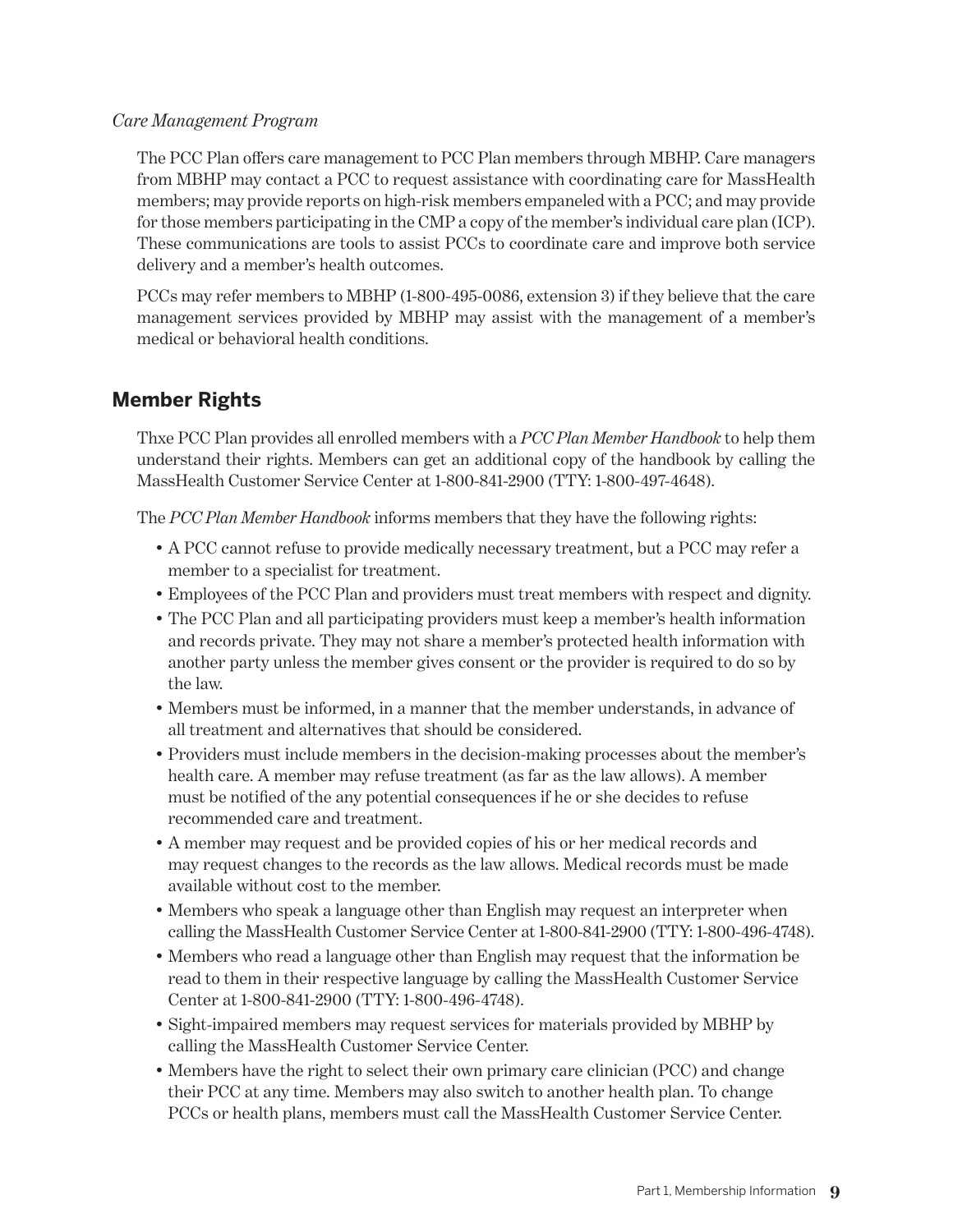- Members must be provided access to health care within the time frames described in "Hours of Operation and Appointments" on page 11. If a member does not get behavioral health care when he or she should, the member may file an appeal with MBHP. If a member does not get other medical care when he or she should, the member may file a grievance with MassHealth.
- Members may file a grievance with the MassHealth Customer Service Center or appeal to the MassHealth Board of Hearings and request a fair hearing if the member disagrees with certain actions or inactions by MassHealth or MBHP.
- Members must be notified of all benefits, services, rights, and responsibilities that they have under MassHealth.
- Members may request a second opinion from another provider.
- Members have the right to emergency care 24 hours a day, seven days a week.
- Members may not be physically held, kept away from other people, or forced to accept treatment.
- Members should not be treated differently by providers because they choose to assert their rights or make care decisions in accordance with their rights.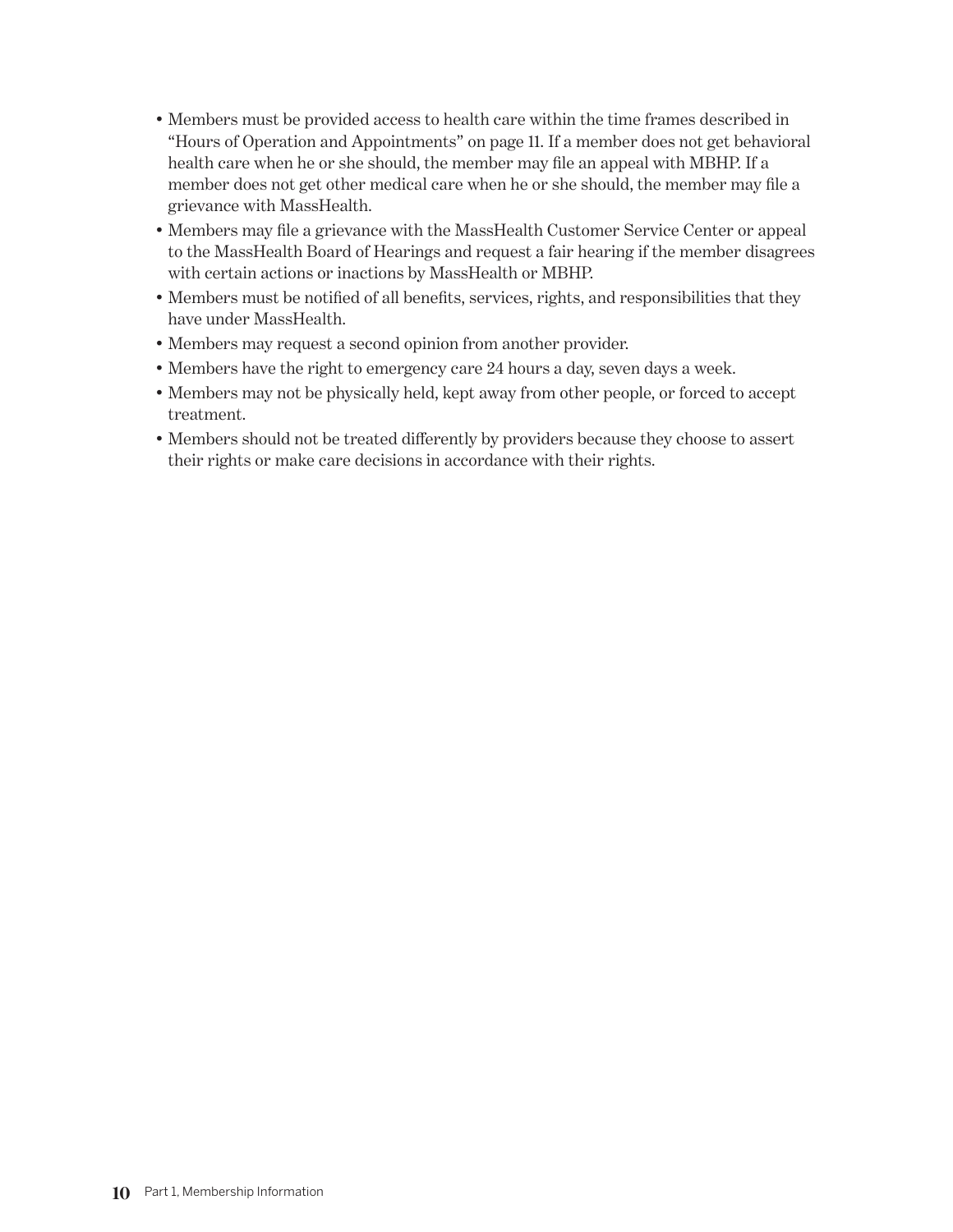## <span id="page-12-0"></span>PART 2 Service Delivery

## **Hours of Operation and Appointments**

PCCs must provide assigned members telephone access 24 hours a day, seven days a week, even if their office is not open. Members' calls to that number must be responded to within an hour. If a PCC is unavailable for a period of time, arrangements must be made for another MassHealth participating provider to deliver health care services in the PCC's absence.

Below is a list of services and the time frames within which they must be provided to members.

- **Emergency care.** Instruct the member to go to the nearest emergency department, call 911, or (for a behavioral health emergency) call the Emergency Service Program (ESP) in the area, as appropriate.
- **Post-stabilization care.** PCCs are required to provide any necessary referrals for poststabilization care upon request.
- **Urgent care.** These services must be provided within 48 hours of the member's request.
- **Primary care (nonurgent, symptomatic).** These services must be provided within 10 calendar days of the member's request.
- **Primary care (routine, asymptomatic care).** PCCs must provide care within 45 calendar days of the member's request unless the EPSDT Schedule requires a shorter time frame. (See [Appendix W](http://www.mass.gov/eohhs/docs/masshealth/providermanual/appx-w-all.pdf) of your MassHealth provider manual for EPSDT information.)
- **Care for children in the care or custody of the Department of Children and Families (DCF).** For children newly placed in the care or custody of DCF, PCCs are required to do the following.
	- » Perform a health care screening within seven calendar days after the parent or a DCF worker asks for it.
	- » Give the child a full medical exam within 30 calendar days after the parent or a DCF worker asks for it unless the EPSDT Schedule requires a shorter time frame.

## **Referrals**

#### *Making a Referral*

PCCs are responsible for providing primary care and referring members to MassHealth covered reimbursable services when medically appropriate, such as specialty care and certain ancillary services.

Many services covered by MassHealth require a referral while others do not. Check MassHealth regulations at 130 CMR 450.118(J) for the most current list of services that do not require a PCC referral. (As a quick reference, see page 34 of this *Handbook* for a list of services that do not require a PCC referral.) Services that are not on this list require a referral. Please keep in mind that the services requiring a referral may change.

When making referrals, consider the member's prior relationship with a specialist; the member's choice; the member's location; and whether the specialist is a MassHealth provider. MassHealth will not pay for the services unless they are provided by a contracted MassHealth provider.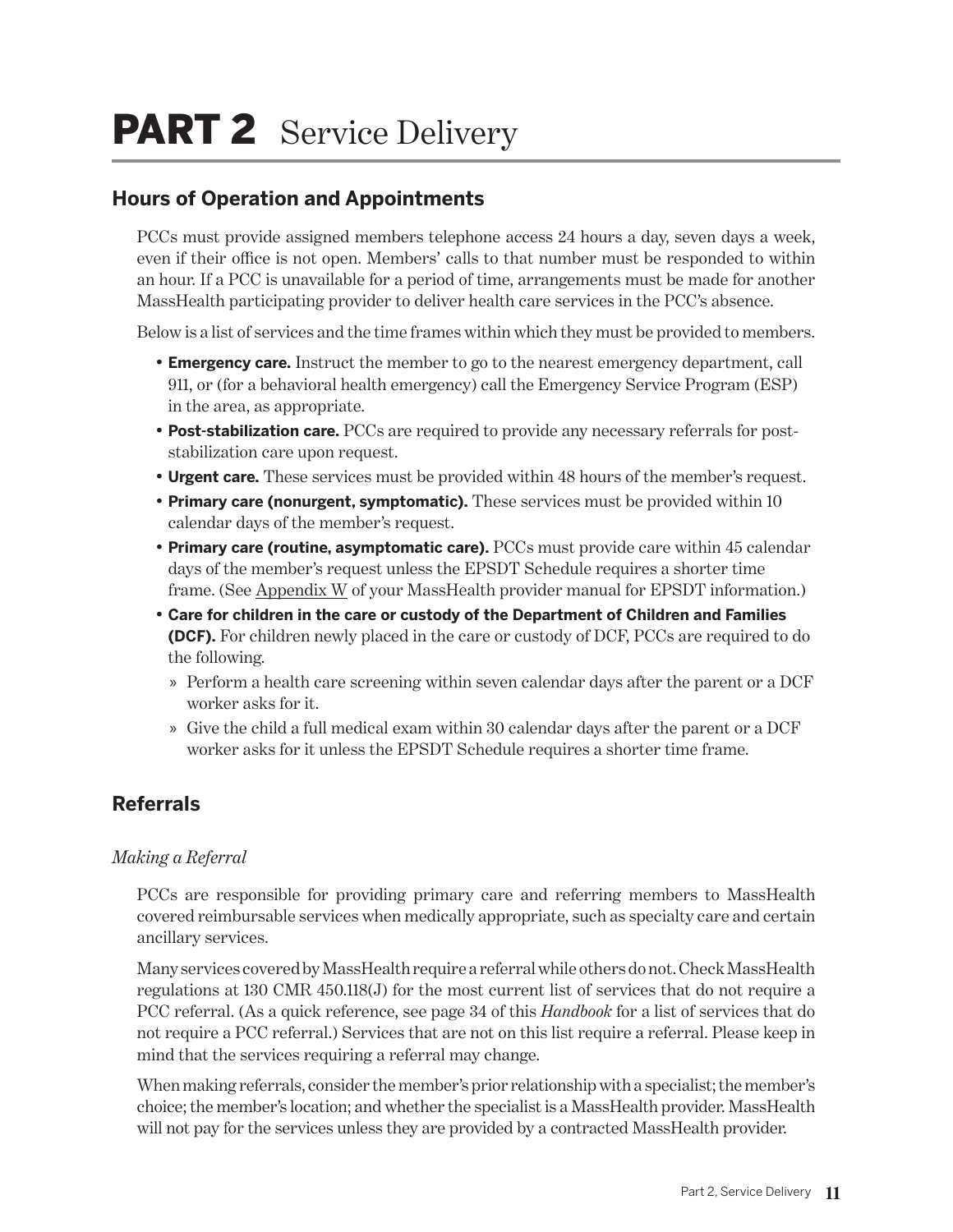<span id="page-13-0"></span>Please document all referrals in the member's medical record. Also include a copy of any medical report received from the referred to provider in the member's medical record.

Referrals to a sufficient number of physicians and other practitioners enrolled in MassHealth will ensure that MassHealth covered services can be furnished to members promptly and without compromising quality of care. For information on available MassHealth specialty providers, you can access the list of specialty providers contracted with the [MassHealth PCC](www.masspartnership.com/member/FindAProvider.aspx)  [Plan](www.masspartnership.com/member/FindAProvider.aspx) or contact the MassHealth Customer Service Center.

When referring a member to another provider, always inform the provider of the reason for the referral and the number of visits prescribed.

#### *How to Make a Referral*

Job aids on submitting, updating, or inquiring about referrals may be accessed by entering the search term "get trained" on the [MassHealth website.](https://www.mass.gov/topics/masshealth)

From the [MassHealth POSC home page:](https://mmis-portal-tptest.ehs.state.ma.us/EHSProviderPortal/providerLanding/providerLanding.jsf) Select "Manage Service Authorizations" and then "Referrals."

Then select "Enter New Referral." (The referral information panel is displayed.)

|                                     | MassHealth Provider Online Service Center |                                                                                                 |                  |                | ?              |
|-------------------------------------|-------------------------------------------|-------------------------------------------------------------------------------------------------|------------------|----------------|----------------|
| <b>Referral Information</b>         |                                           |                                                                                                 |                  |                |                |
| Member ID *                         |                                           |                                                                                                 |                  |                |                |
|                                     |                                           |                                                                                                 |                  |                |                |
| Referring<br>Provider *             |                                           |                                                                                                 |                  |                | ◡              |
|                                     |                                           |                                                                                                 |                  |                |                |
|                                     |                                           | An Individual Referring Provider must be selected if the Referring Provider is an Organization. |                  |                |                |
| Individual                          |                                           |                                                                                                 |                  |                |                |
| Referring                           |                                           | QX                                                                                              |                  |                |                |
| Provider                            |                                           |                                                                                                 |                  |                |                |
| You must select a Service Provider. |                                           |                                                                                                 |                  |                |                |
| Service                             |                                           | @X                                                                                              |                  |                |                |
| Provider *                          |                                           |                                                                                                 |                  |                |                |
|                                     |                                           |                                                                                                 | <b>Diagnosis</b> |                |                |
| Assignment *                        |                                           |                                                                                                 | Code             | $\circledcirc$ |                |
|                                     |                                           |                                                                                                 |                  |                |                |
| Reason for                          |                                           |                                                                                                 |                  |                |                |
| Referral                            |                                           |                                                                                                 |                  |                |                |
|                                     |                                           |                                                                                                 |                  |                |                |
| Procedure<br>Code                   | $\mathbf{\Theta}$                         | Modifier 1                                                                                      | $\circledcirc$   | Modifier 2     | $\circledcirc$ |
|                                     |                                           |                                                                                                 |                  |                |                |
| <b>Thru Code</b>                    | $\circledcirc$                            | Modifier 3                                                                                      | $\circledcirc$   | Modifier 4     | $\circledcirc$ |
| <b>Effective</b>                    |                                           |                                                                                                 |                  |                |                |
| Date ·                              | $\frac{1}{2}$                             | End Date *                                                                                      |                  | Ī              |                |
| Visits *                            | ×                                         |                                                                                                 |                  |                |                |
|                                     |                                           |                                                                                                 |                  |                |                |
| Service                             |                                           |                                                                                                 |                  |                |                |
| <b>Description</b>                  |                                           |                                                                                                 |                  |                |                |
|                                     |                                           |                                                                                                 |                  |                |                |
| <b>Cancel Service</b>               |                                           |                                                                                                 |                  |                | Submit         |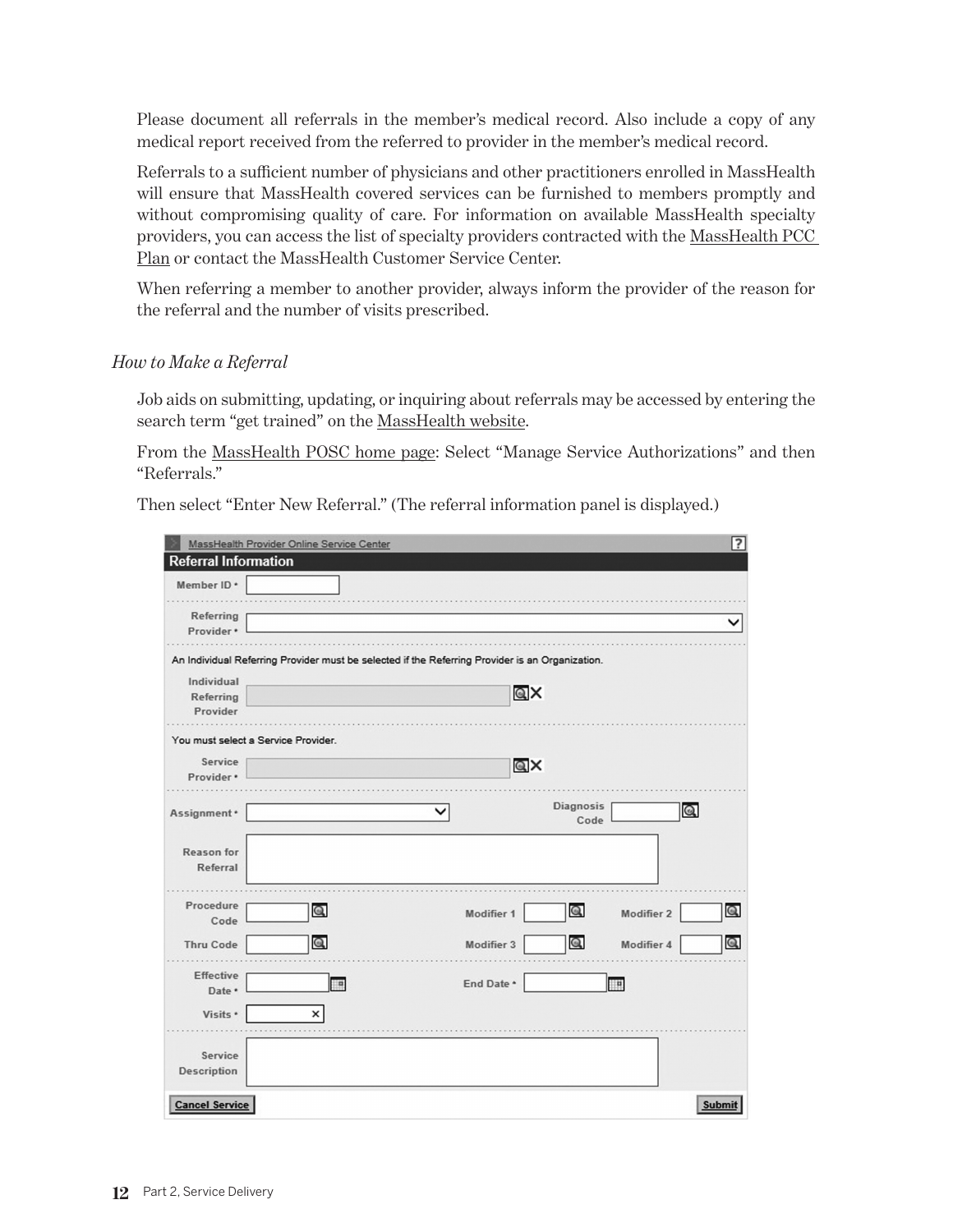#### <span id="page-14-0"></span>*Retroactive Referrals*

If a PCC Plan member sees a specialist without seeking a referral, and the specialist has already provided care to the member, you, as the PCC, have the right to approve or disapprove a request for a retroactive referral.

## **Authorizations**

#### *Prior Authorization (PA)*

Some services require PA from MassHealth or from MBHP. The process for submitting PA requests differs according to the services requested and the type of provider delivering the service. It is the responsibility of the servicing provider to obtain a PA before delivering the service.

#### *MassHealth PA Request*

PCCs should familiarize themselves with all services requiring PA and, if required, obtain PA before providing the service or refer the member to a participating provider for nonprimary care and other specialty services.

PCCs may obtain assistance from MassHealth to identify an appropriate provider by contacting the MassHealth Prior Authorization Unit at 1-800-862-8341. The provider to whom the referral was made is responsible for obtaining PA if required.

#### *MBHP PA Request*

PCCs should submit a request to MBHP for a behavioral health service that requires PA. MBHP may be contacted at 1-800-495-0086; TTY 1-877-509-6981.

Please note: Members have the right to appeal any services denied by MassHealth or MBHP. Members may also appeal if MassHealth or MBHP does not act on the PA request within noted time frames for certain services. Members' appeal rights are fully described in MassHealth's regulations and in the *PCC Plan Member Handbook*.

For additional information on MassHealth's PA process, please refer to your MassHealth provider manual. Failure to obtain PA for required services will result in a denial of payment for furnished services.

#### *Other Authorizations*

Some services require other types of authorizations. See below for authorization requirements for "Hospitalizations" and "Non-Emergency Transportation Services."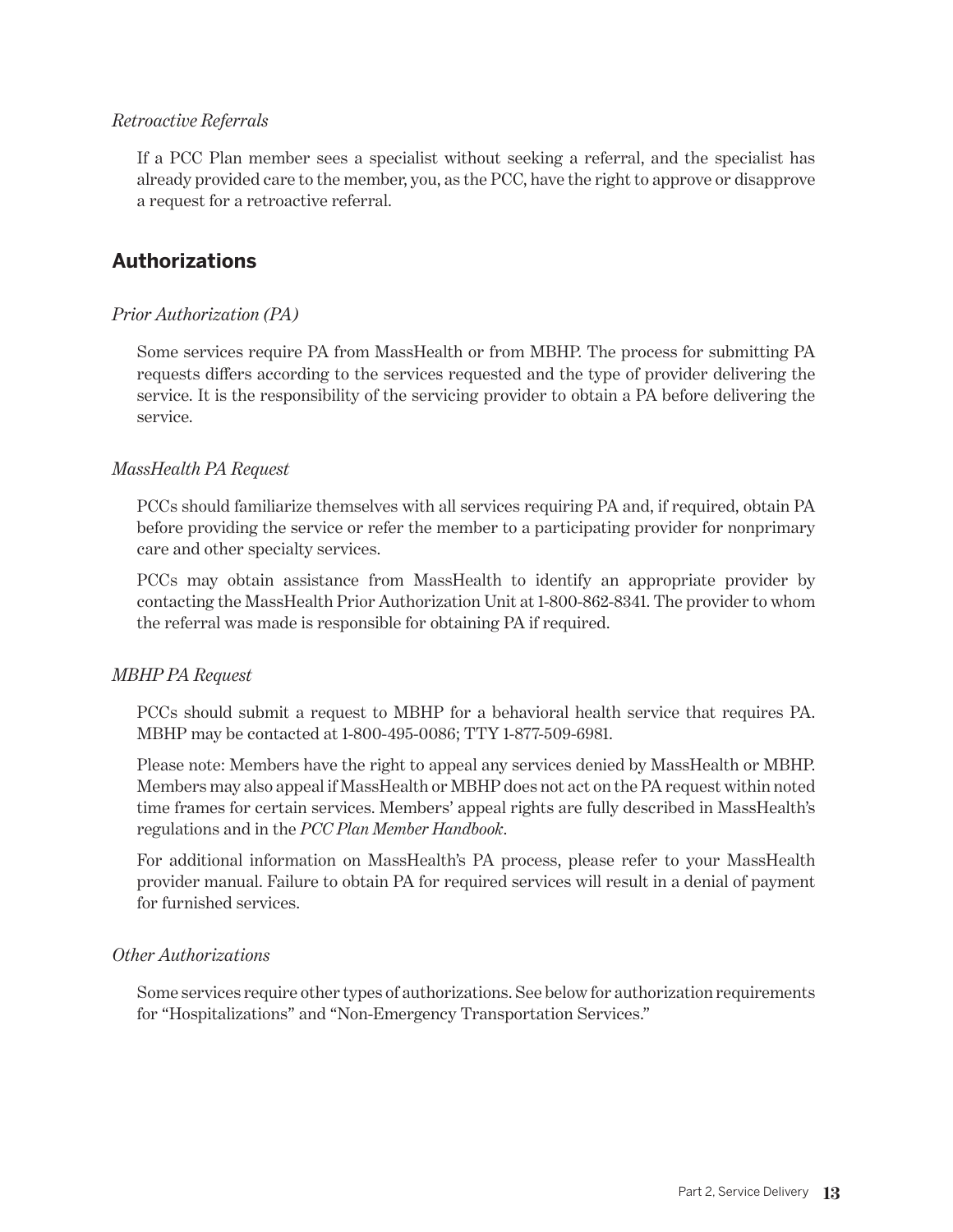### <span id="page-15-0"></span>**Emergency and Urgent Care**

Members should be instructed to seek emergency care whenever they experience a serious health care problem that they think needs to be treated right away. However, PCCs have the authority and responsibility to provide and manage care for all assigned members. PCCs are personally responsible for the provision of a member's primary and preventive care and to coordinate and refer members for other medically necessary nonprimary and preventive care services. PCCs may deny requests for referrals to services that they believe are not medically necessary.

Emergency and PCC services delivered to PCC Plan members in an ED or by an ESP provider do not require a PCC referral or PA. When services are delivered to PCC Plan members in the ED, including services delivered by an ESP provider, hospitals are required to notify the PCC of the visit within 48 hours. Members are also encouraged to notify their PCC of all ED visits. PCCs are required to provide follow-up care, as appropriate, including the coordination and tracking of referrals for recommended physical or behavioral health services.

## **Hospitalizations**

#### *Hospital Admissions*

Hospitals are not required to obtain a referral from a member's PCC for elective or nonelective admissions for a PCC Plan member. However, for all PCC Plan members, hospitals must notify the member's PCC within 48 hours after providing emergency department services. The hospital must also notify the member's PCC within 48 hours of the member's discharge from an inpatient admission, per MassHealth's agreement governing payment for hospital services.

#### *Preadmission Screening (PAS)*

MassHealth performs PAS for all elective inpatient medical and surgical admissions when MassHealth is the primary insurance. PAS requests are reviewed by MassHealth's vendor, Permedion. Permedion notifies the member's PCC of the results of all PAS requests. If you have questions about PAS, call Permedion at 1-877-735-7416.

#### **Nonemergency Transportation Services**

#### *Authorization*

MassHealth Standard and CommonHealth members are eligible for transportation to and from MassHealth-contracted providers for medically necessary services. Transportation is by land ambulance, taxi, or wheelchair van. MassHealth will approve a request for nonemergency transportation when personal transportation resources are unavailable and public transportation is either unavailable or not suitable to the member's health condition.

PCC referrals are not required for transportation services. To arrange for nonemergency transportation, PCCs are required to request authorization in advance by submitting a completed *Prescription for Transportation* (PT-1) form to the MassHealth Transportation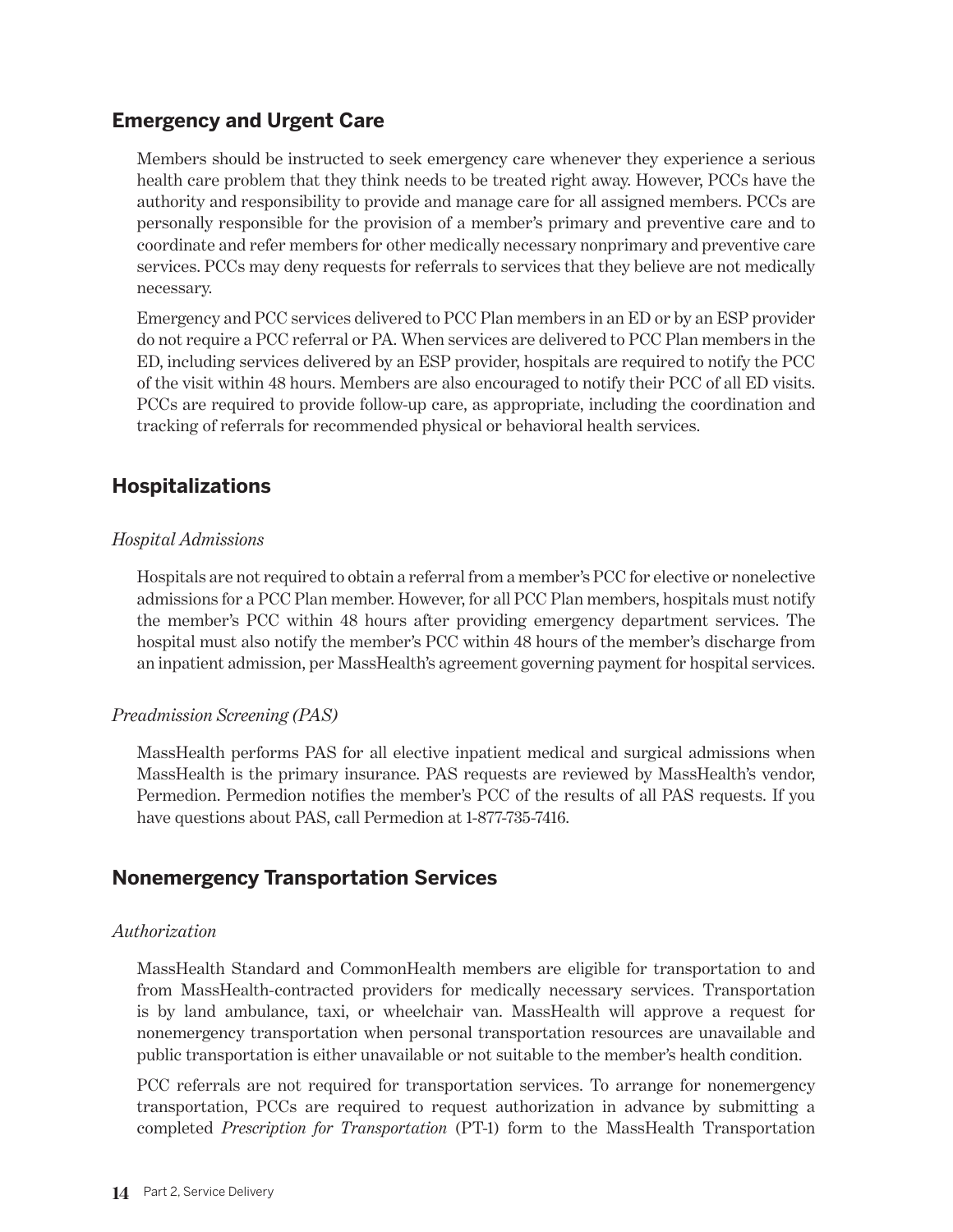<span id="page-16-0"></span>Authorization Unit. The PT-1 form may be completed electronically. A copy of the form is also available for download from the [MassHealth website](http://www.mass.gov/masshealth).

Instructions to complete the form electronically can be found at [How to Complete and Submit](https://www.mass.gov/service-details/how-to-complete-and-submit-the-pt-1-online)  [the PT-1 Online.](https://www.mass.gov/service-details/how-to-complete-and-submit-the-pt-1-online)

If a provider does not have access to the Internet, a paper copy of the PT-1 may be requested by calling the MassHealth Customer Service Center at 1-800-841-2900 (TTY: 1-800-497-4648).

If you have questions about the process for authorization, call the MassHealth Transportation Authorization Unit at MassHealth Customer Service Center.

## **Pregnancy and Family Planning Services**

Members are encouraged to make an appointment with their PCC, obstetrician/gynecologist (OB/GYN), or nurse midwife when planning a pregnancy to discuss their health status and the steps necessary to have a healthy birth. PCCs should encourage pregnant members to make an appointment with an OB/GYN or a nurse midwife as soon as they become aware of a pregnancy. When MassHealth knows about a member's pregnancy, and the member has consented to share the information with their PCC, MassHealth will provide notice via the *MassHealth Health Needs Referral* form. If the member is pregnant and has consented to share the information with her PCC, she does not need a PCC referral to see an OB/GYN or nurse midwife.

Members may obtain family planning services from their PCC or any MassHealth family planning provider. Members do not need a PCC referral to see a family planning service provider.

## **Health Care for Children, Adolescents, and Young Adults**

#### *Background*

#### **Early and Periodic Screening, Diagnosis and Treatment (EPSDT) for MassHealth Standard and CommonHealth members under the age of 21**

EPSDT includes screening and diagnostic services and treatment services. MassHealth has also established a program of preventive pediatric health care screening and diagnostic (PPHSD) services for MassHealth members under the age of 21 who are enrolled in MassHealth's Family Assistance. Preventive health care includes screening, diagnostic services, and covered treatment services.

For more information, please see the regulations at 130 CMR 450.140 through 450.150 found in your MassHealth provider manual.

#### *Well-Child Visits/Screening Services*

PCCs are required to perform well-child visits and screenings for all enrolled MassHealth members under the age of 21. Screenings assist with the identification of health problems. These screenings include health, vision, dental, hearing, behavioral health, developmental, and immunization-status screenings. As appropriate, PCCs are required to make treatment recommendations or make referrals to other providers as applicable.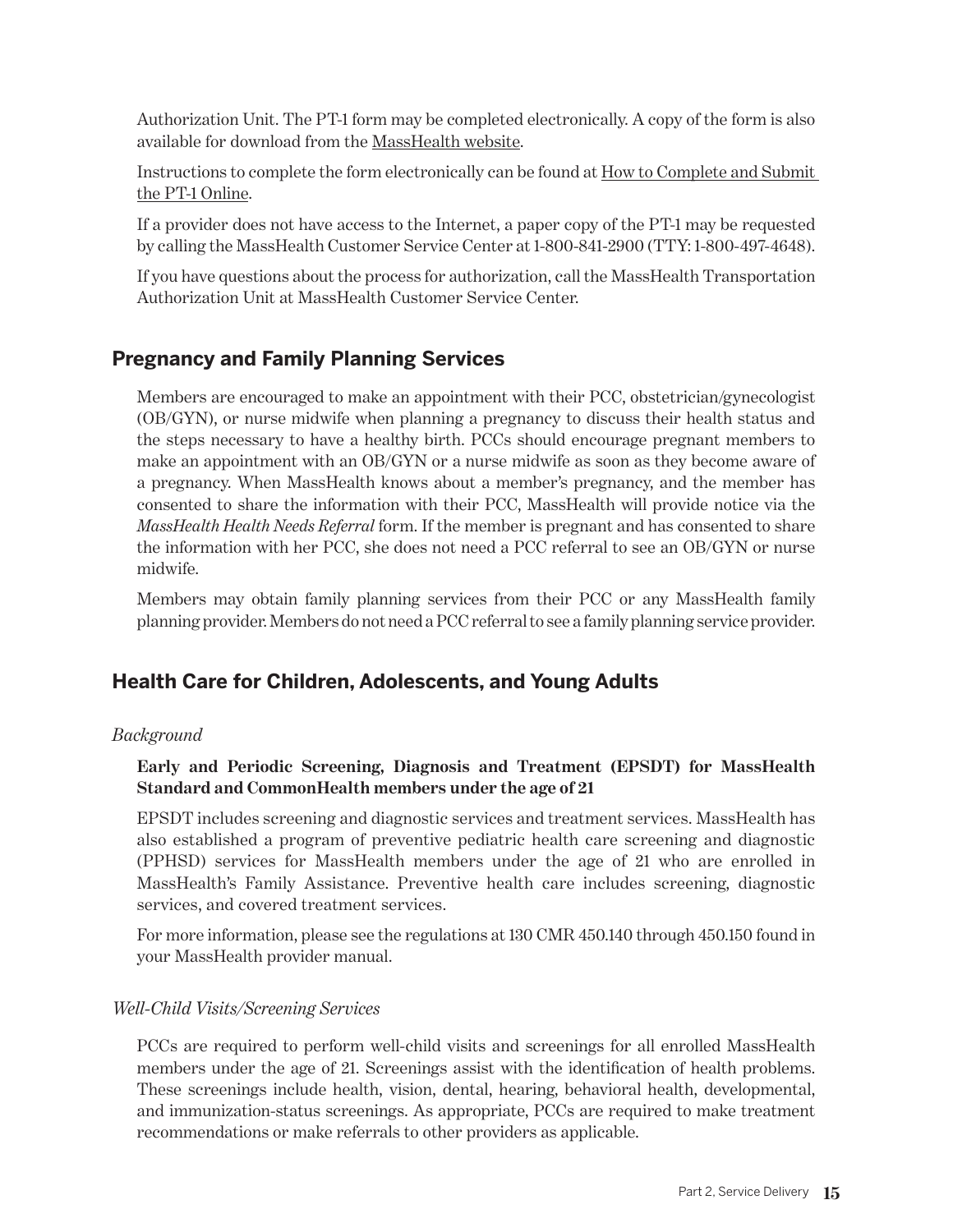<span id="page-17-0"></span>[Appendix W](http://www.mass.gov/eohhs/docs/masshealth/providermanual/appx-w-all.pdf). EPSDT Services: Medical and Dental Protocols and Periodicity Schedules (the EPSDT Schedule) in all MassHealth provider manuals lists the ages at which you must conduct well-child visits.

The ages are as follows.

- one-to-two weeks
- six months

• 18 months

• one month • two months

• nine months • 12 months

• 15 months

• ages two through 20, annually

• four months

PCCs may perform medically necessary checkups at any time, even if they fall outside of the usual and customary periodicity schedule. This allows PCCs to provide care whenever there is a concern about a child's medical or behavioral health or when a parent, guardian, or other clinician identifies a concern. Additional information about the schedule for checkups, recommended screenings, and resources can be found in the EPSDT Schedule.

PCCs are required to document the results of the screens in the child's medical record. If a PCC is unable to perform any screenings according the EPSDT Schedule, the PCC must refer the child to another MassHealth provider to perform the screen. Results of such referred screenings are to be obtained and included in the child's medical record. If a child has a documented prior screen from another provider, PCCs should not repeat that screen unless it is required for the member's next age-appropriate visit or there is a medically necessary reason to repeat the screening. It is the PCC's responsibility to arrange for necessary followup care. Required follow-up treatment may be provided by the PCC or a referral made to other providers as clinically indicated.

#### *Behavioral Health Screenings*

PCCs are required to use one of the approved, standardized behavioral health screening tools listed in the EPSDT Schedule to perform behavioral health screens. Responses and results from the behavioral health (BH) screening tools are to be shared and discussed with the child or his or her parent(s). The results of the BH screenings should be used to determine if a child needs further assessment by a behavioral health provider or other medical professional.

PCCs should consider enrolling with the Massachusetts Child Psychiatry Access Project (MCPAP), a DMH-funded service managed by MBHP that provides telephone consultation with a child psychiatrist within 30 minutes of a call. PCCs can enroll for this free service through the [MCPAP website.](www.MCPAP.com) In addition to this site, there is also a [MCPAP for Moms](https://www.mcpapformoms.org) web site.

Children identified as having a potential need for behavioral health treatment services must be referred for necessary BH services. PCCs may obtain additional information on how to access behavioral health services or find a behavioral health provider by contacting the PCC Plan's behavioral health contractor, the Massachusetts Behavioral Health Partnership (MBHP) at 1-800-495-0086.

For more information on the screening tools, go to [MassHealth Children's Behavioral Health](https://edit.mass.gov/masshealth-childrens-behavioral-health-initiative-cbhi)  [Initiative \(CBHI\)](https://edit.mass.gov/masshealth-childrens-behavioral-health-initiative-cbhi).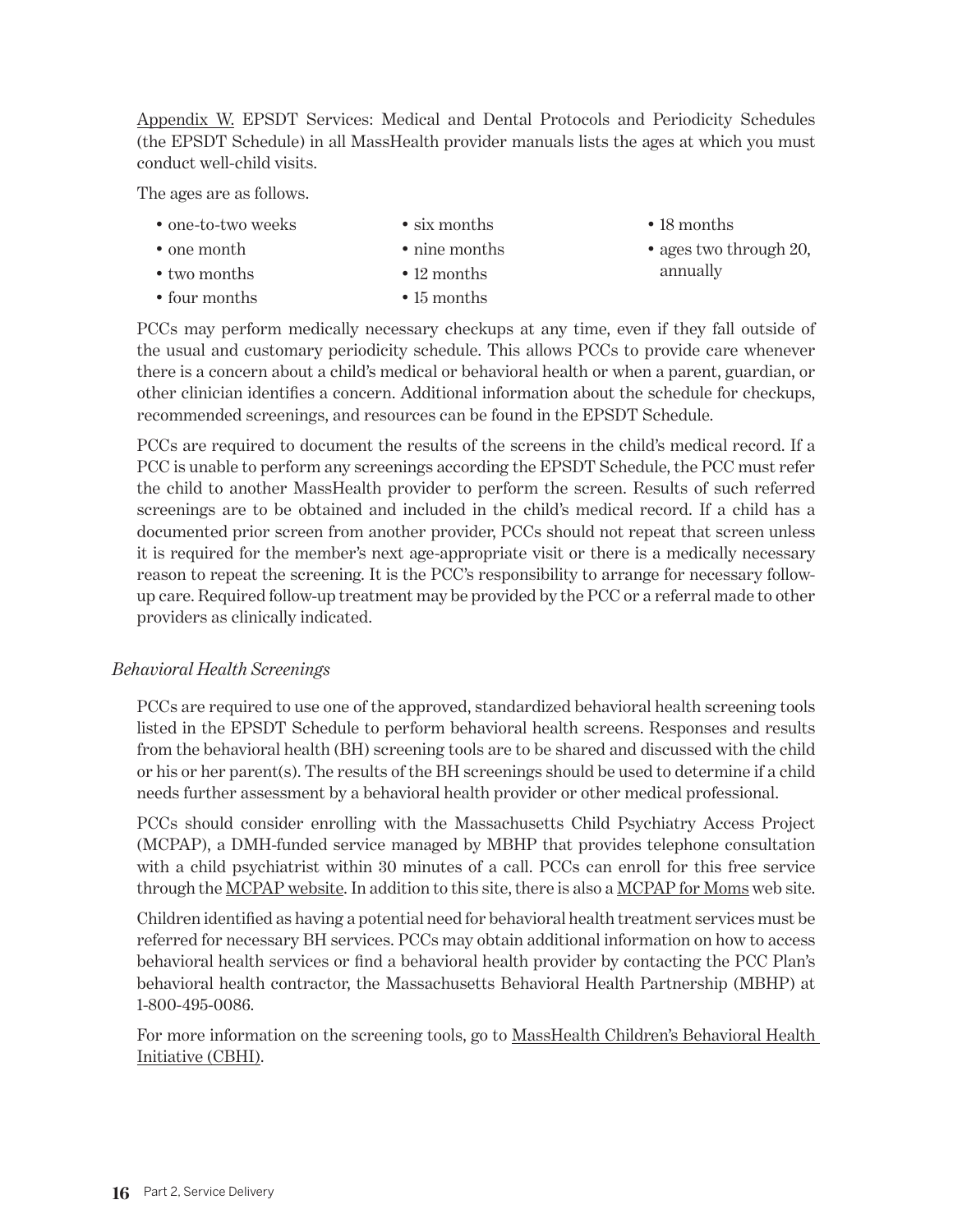#### <span id="page-18-0"></span>*Diagnosis and Treatment Services*

If a screen indicates that a child has a potential need for further diagnosis or treatment, the PCC is required to diagnose and treat the child or refer the child to an appropriate provider for treatment.

MassHealth covers required and medically necessary services for diagnosed health conditions as follows:

- Further treatment through the Early and Periodic Screening, Diagnostic and Treatment (EPSDT) program for children enrolled in MassHealth Standard or CommonHealth.
- For children who are under the age of 21 and enrolled in MassHealth Standard or CommonHealth, all medically necessary services that are covered by federal Medicaid law, even if the services are not provided by the PCC Plan or the MBHP. This coverage includes health care, diagnostic services, treatment, and other measures needed to correct or improve defects and physical and mental illnesses and conditions.
- For any medically necessary treatment covered under Medicaid law, a MassHealth enrolled physician, nurse practitioner, physician assistant, or nurse midwife must support the medical necessity in writing. PCCs may seek assistance from MassHealth to identify providers who may be available to provide these services and assist members to obtain the services outside of the network, if necessary.
- Further treatment for children enrolled in MassHealth Family Assistance.

For children under the age of 21 and enrolled in MassHealth Family Assistance, MassHealth pays for all medically necessary services covered under the child's coverage type. This means that when the child's PCC (or any other clinician) discovers a health condition, MassHealth will pay for any medically necessary treatment that is included in the child's coverage type and delivered by a qualified MassHealth provider.

Most of the time, these services are covered by the child's MassHealth coverage type. If the service is not already covered, the clinician or provider delivering the service may contact MassHealth to request a PA for the service. MassHealth uses this process to determine if the service is medically necessary. The procedure for requesting such a service follows the same procedure as any other PA request. Access the web location at [Automated Prior Authorization](http://www.mass.gov/eohhs/provider/insurance/masshealth/claims/prior-authorization/)  [System](http://www.mass.gov/eohhs/provider/insurance/masshealth/claims/prior-authorization/) (APAS) or call the PA Unit at 1-800-862-8341, or send a written request to the following addres:

> MassHealth Attn.: Prior Authorization Unit 100 Hancock Street, 6th floor Quincy, MA 02171

#### *Dental Services*

PCCs are required to perform a dental assessment at well-child checkups according to the EPSDT Schedule. Detected problems with a child's teeth or oral health must be referred to a dentist. PCCs should also recommend that the child visit a dentist at least twice a year when the first tooth erupts, but no later than 12 months of age. Children do not need a referral to see a MassHealth dentist.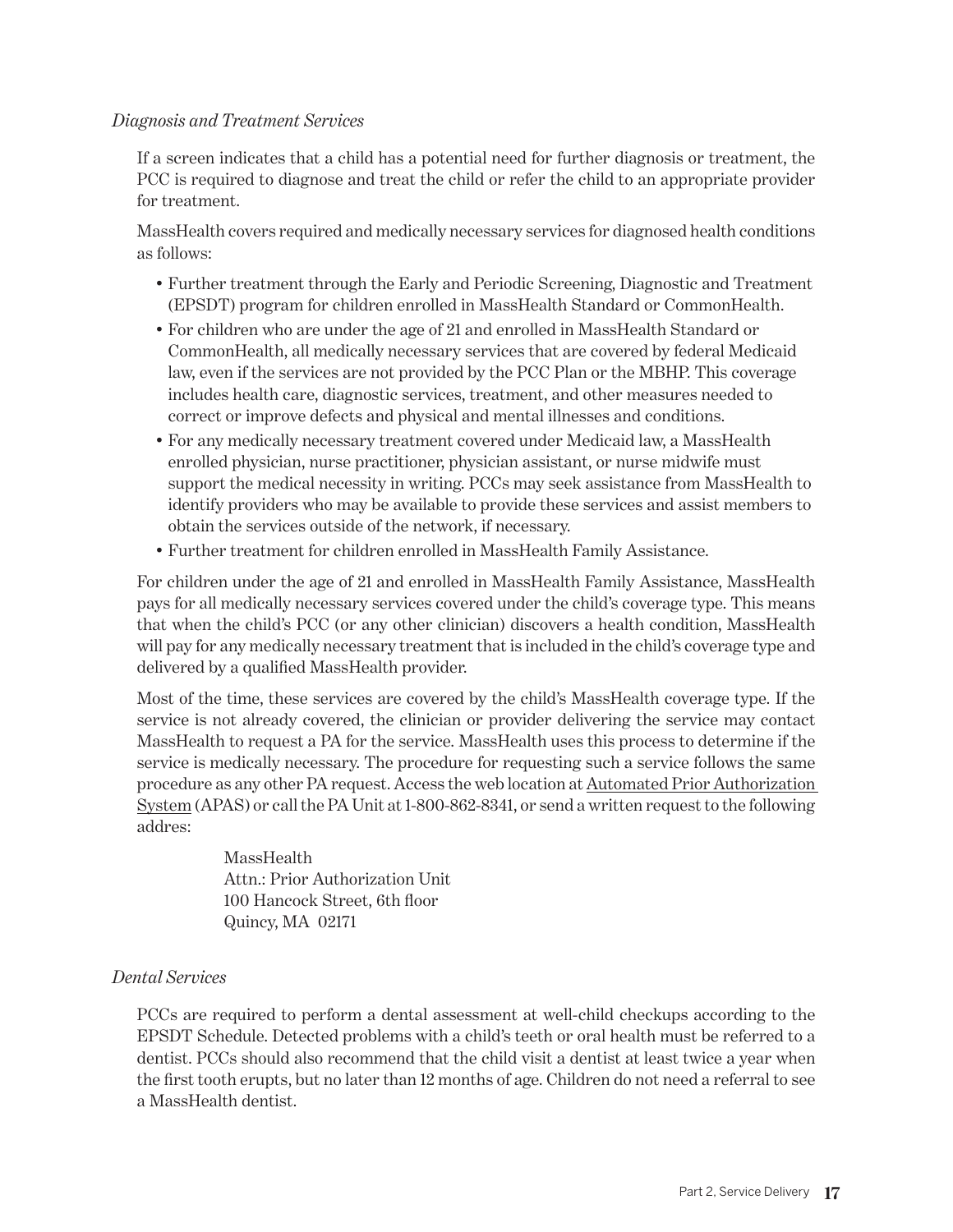<span id="page-19-0"></span>During a routine dental appointment, the dentist will provide a full dental exam, teeth cleaning, and fluoride treatment. It is important to review and emphasize the need for children to get the following dental care:

- a dental checkup every six months
- a dental cleaning every six months
- any other dental treatments needed if you find problems with a child's teeth or oral health

MassHealth covers additional and medically necessary dentals for children who are under the age of 21 and

- enrolled in MassHealth Standard or CommonHealth and whose coverage under Medicaid law includes all medically necessary treatment, including dental treatment even if the service is not covered by MassHealth; or
- enrolled in Family Assistance with a coverage type that includes all medically necessary services, including dental treatments.

#### *Fluoride Varnish Program—Training for Health Care Professionals*

In an effort to prevent early childhood caries in children at moderate-to-high risk for dental caries, the application of fluoride varnish is recommended. Physicians and qualified personnel, including nurse practitioners, registered nurses, licensed practical nurses, physician assistants, and medical assistants seeking to apply fluoride varnish to MassHealth children under the age of 21 are required to complete a MassHealth-approved training program.

Physicians and qualified personnel have the option of completing

- a MassHealth-approved office-based training; or
- a MassHealth-approved self-administered Web-based training.

Physicians and qualified personnel must maintain proof of completion of the training (CME credit documentation or certificate—see below) and provide such documentation to MassHealth upon request.

#### *MassHealth Dental Training Options*

MassHealth has approved the following training programs for physicians and qualified personnel to apply fluoride varnish to eligible MassHealth members:

#### **Office-Based Training**

From the [First Tooth](http://www.fromthefirsttooth.org/), a pediatric oral health initiative promoting the oral health of infants, toddlers, and preschool children in primary care, has collaborated with the MassHealth Dental program to provide training that uses the Smiles for Life curriculum. Smiles for Life is a national oral health program that is endorsed by the Society of Teachers of Family Medicine. Trainees in the program receive hands on training to learn about office and billing procedures and apply fluoride varnish. One Continue Medical Education (CME) credit is available upon completion of the Smiles for Life training through the American Academy of Family Physicians (AAFP). Contact the DentaQuest/MassHealth Dental Program's outreach coordinator at 1-617-886-1797.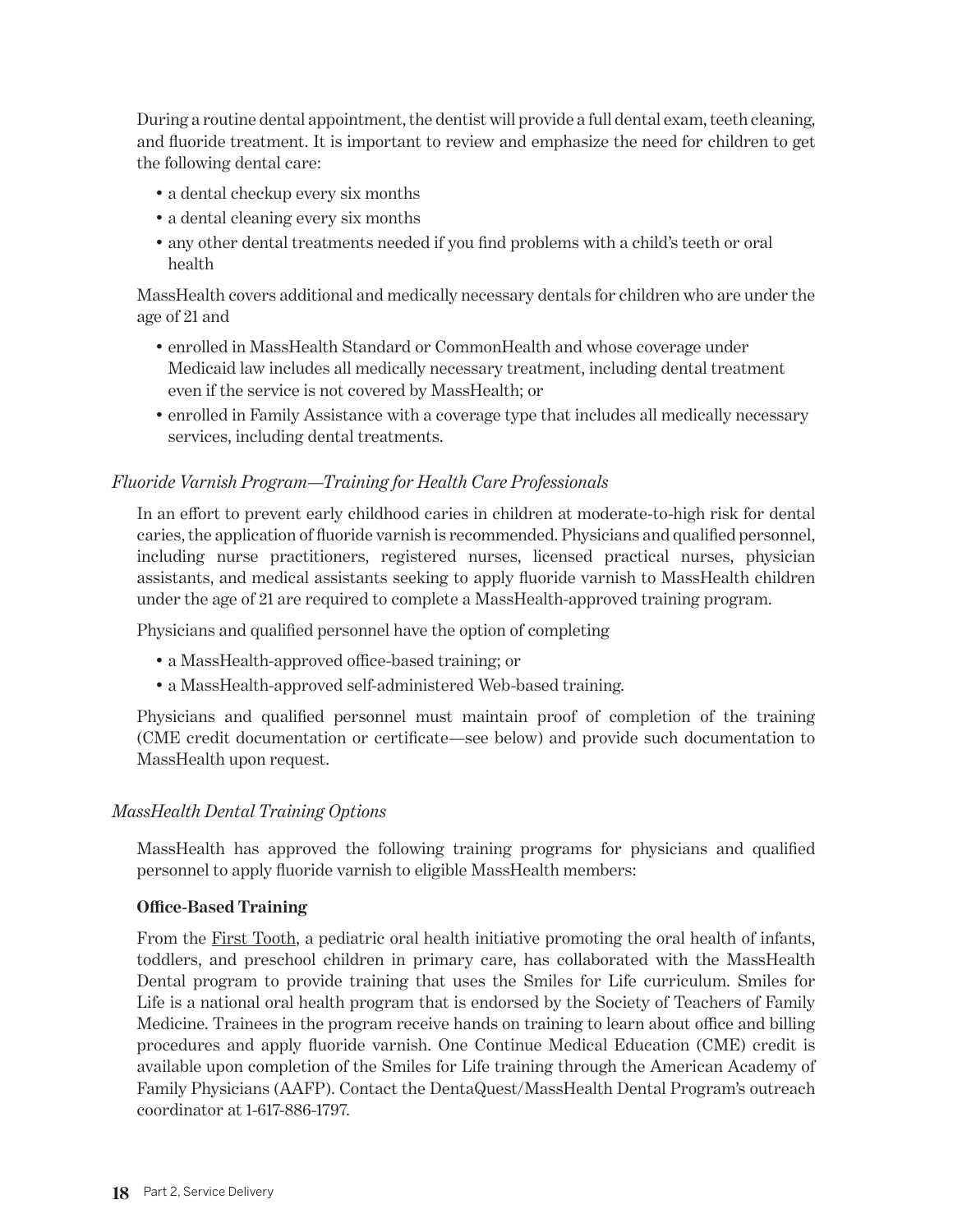#### <span id="page-20-0"></span>**Web-Based Training**

[Smiles for Life](http://www.smilesforlifeoralhealth.org) provides online training. The web-based training includes a course titled "Caries Risk Assessment, Fluoride Varnish and Counseling." It is course number 6 in their series. No official application is necessary. Upon completion of the training, participants must retain a copy of the Smiles for Life certificate of completion. Physicians and qualified personnel are expected to self-report.

The American Academy of Pediatrics (AAP) Oral Health Risk Assessment Training for Pediatricians and Other Child Health Professionals (one CME credit available) includes an online presentation and requires the completion of a post-presentation test to receive AAP CME credit.

For questions about either training modality, please contact the DentaQuest/MassHealth Dental Program's outreach coordinator at 617-886-1797.

#### **School-Based Health Centers**

To increase access to primary care services, PCCs may refer school-age members to a MassHealth-participating school-based health center (SBHC) in the PCC's geographic area. SBHCs are located in some elementary, middle, and high schools, and require a PCC referral to deliver most services. SBHCs are expected to provide prompt information about the care and services provided to the member's PCC. For a current list of contracted SBHCs, please call or write the Department of Public Health (DPH) at the following address:

> Department of Public Health Bureau of Family and Community Health School-Based Health Center Program 250 Washington Street Boston, MA 02108

Call: 617-624-6015 Fax: 617-624-6062

Website: [Department of Public Heath](https://www.mass.gov/orgs/department-of-public-health)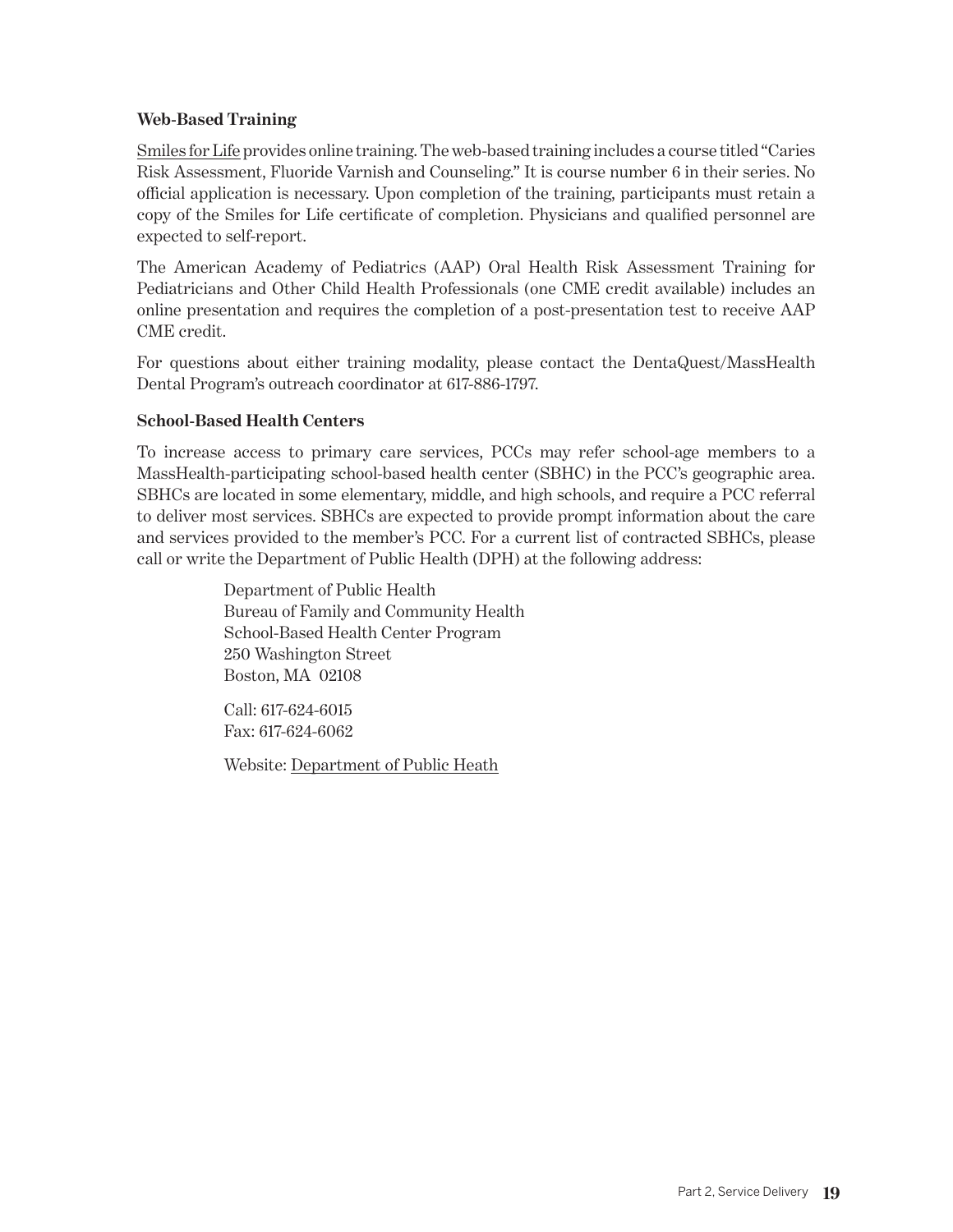## <span id="page-21-0"></span>PART 3 Administration

## **Billing**

#### *Introduction*

All MassHealth statutes, regulations, rules, billing instructions, and provider bulletins governing claim submissions apply to PCCs. Please consult your MassHealth provider manual for additional billing information. Please note that providers may not bill MassHealth members for services covered by MassHealth.

#### *Requesting Training*

Training programs are designed to meet your needs and current level of understanding of the MassHealth program. We strongly encourage providers who are interested in receiving training to contact

> MassHealth Provider Training P.O. Box 121205 Boston, MA 02112 E-mail: providersupport@mahealth.net Call: 1-800-841-2900 Fax: 617-988-8974

MassHealth Dental 12121 N. Corporate Parkway Mequon, WI 53092 E-mail: inquiries@masshealth-dental.net Call: 1-800-685-9971

#### *PCC Enhancement*

MassHealth pays PCCs an enhanced rate of \$10 for certain types of primary and preventive care visits. The enhanced fee will be added to the visit rate. Please refer to the PCC Plan Provider Contract for a list of codes that are eligible for the PCC enhancement.

#### *Special Billing for Screening Services/Well-Child Care Provided in Accordance with the EPSDT Schedule*

MassHealth pays PCCs who are physicians, nurse practitioners, and acute-hospital outpatient departments an enhanced rate plus certain additional payments for checkups and screens performed when the appropriate service codes and billing modifiers are submitted. Correctly billing for these visits is important because it allows MassHealth to accurately track the provision of well-child care and ensures that PCCs receive the enhanced rates when applicable.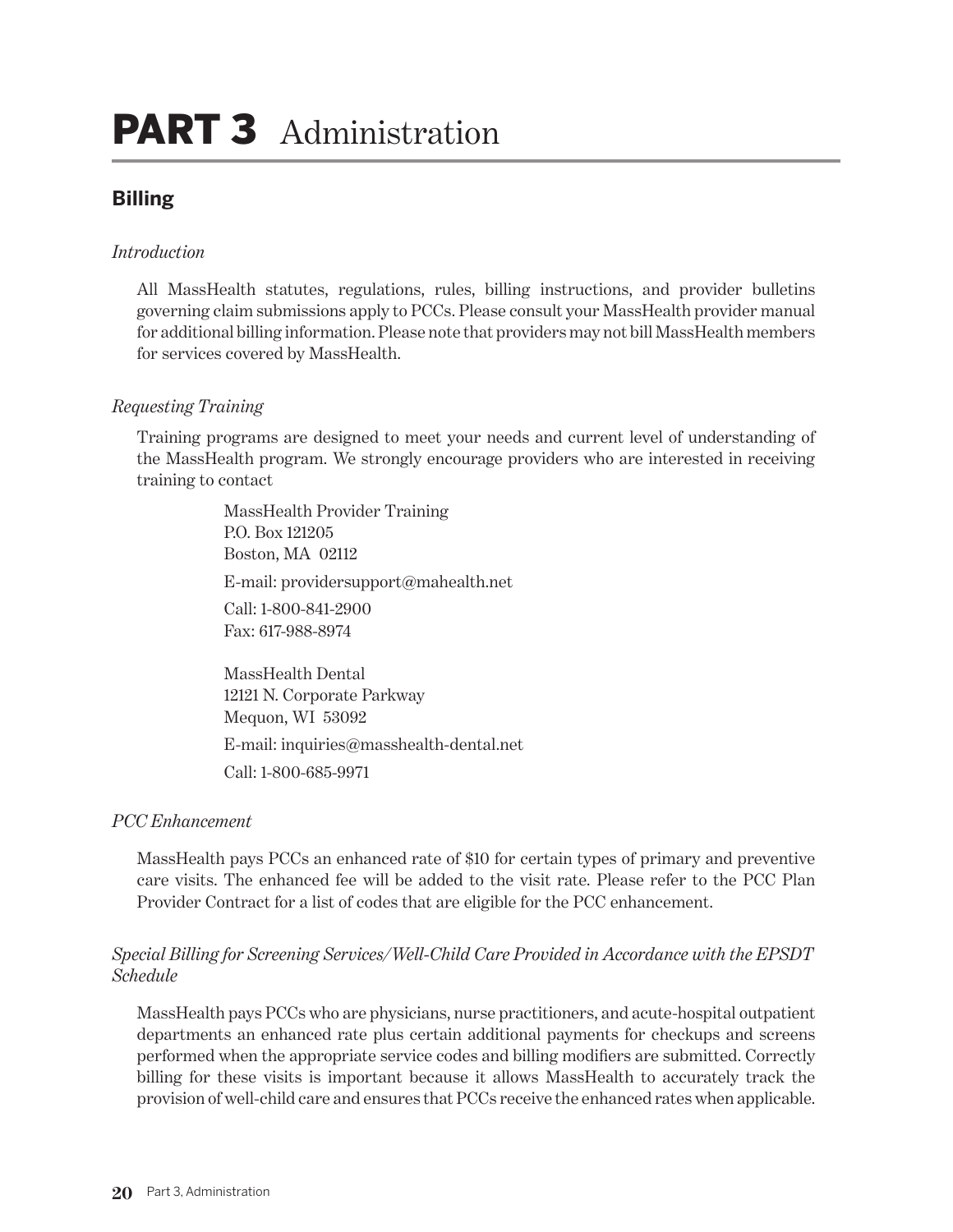For more detailed information on Early and Periodic Screening, Diagnostic and Treatment (EPSDT) Services and Preventive Pediatric Healthcare Screening and Diagnostic (PPHSD) billing guidelines for MassHealth physicians and mid-level providers, please review the EPSDT Schedule and the special billing guidelines about well-child care. Providers may request a copy of these guidelines by sending a request to the following address.

> MassHealth Customer Service Provider Enrollment and Credentialing ATTN: Provider Enrollment P.O. Box 121205 Boston, MA 02112-1205

Fax: 617-988-8974

1. Enhanced Fee for Well-Child Care Checkups

PCCs who are physicians, nurse practitioners, physician assistants, and acute-hospital outpatient departments are paid an enhanced fee in addition to the published rate for the wellchild care visit when the services are delivered to members under the age of 21 in accordance with the EPSDT Schedule and regulations at 130 CMR 450.140 through 150. To obtain reimbursement for the enhanced fee, PCCs must submit a claim for the visit in accordance with the applicable billing instructions and include the add-on code (S0302) in addition to the visit code. Current rates for these services are published by the Executive Office of Health and Human Services (the chapter title is 101 CMR 317.00: Medicine), and can be found at the [101](https://www.mass.gov/regulations/101-CMR-31700-medicine)  [CMR 317.00: Medicine](https://www.mass.gov/regulations/101-CMR-31700-medicine) page.

2. Fee for Fluoride Varnish Application

Physicians and independent nurse practitioners may submit claims for fluoride varnish services when directly applied by these providers to a MassHealth member. These are the only MassHealth provider types who may bill for this service independently. PCCs may bill for an office visit, in addition to the fluoride varnish application, only if fluoride varnish was not the sole service, treatment, or procedure provided during the visit.

PCCs may also submit claims for fluoride varnish services that are provided by other qualified personnel under the supervision of the PCC, such as nurse practitioners, registered nurses, licensed practical nurses, physician assistants, and medical assistants. Services provided by such qualified personnel should be submitted with Service Code D1206 on the MassHealth claim.

Please note: Physicians should not use the mid-level modifiers (SA, SB, or HN) when submitting a claim for fluoride varnish services provided by qualified personnel.

3. Fee for Behavioral Health Screens

The EPSDT Schedule requires a behavioral health screen at every well-child care visit. MassHealth pays for the administration and scoring of the standardized behavioral healthscreening tool in addition to the office visit when claims are submitted using service code 96110 and the appropriate "U" modifier. The billing modifier depends on the type of provider conducting the screen and the disposition of the screen. Clinicians must exercise their professional judgment as to whether the screen identifies a potential behavioral health need. PCCs can find information in [Appendix Z of the All Provider Manual](https://www.mass.gov/files/documents/2017/09/27/appx-z-all_1.pdf).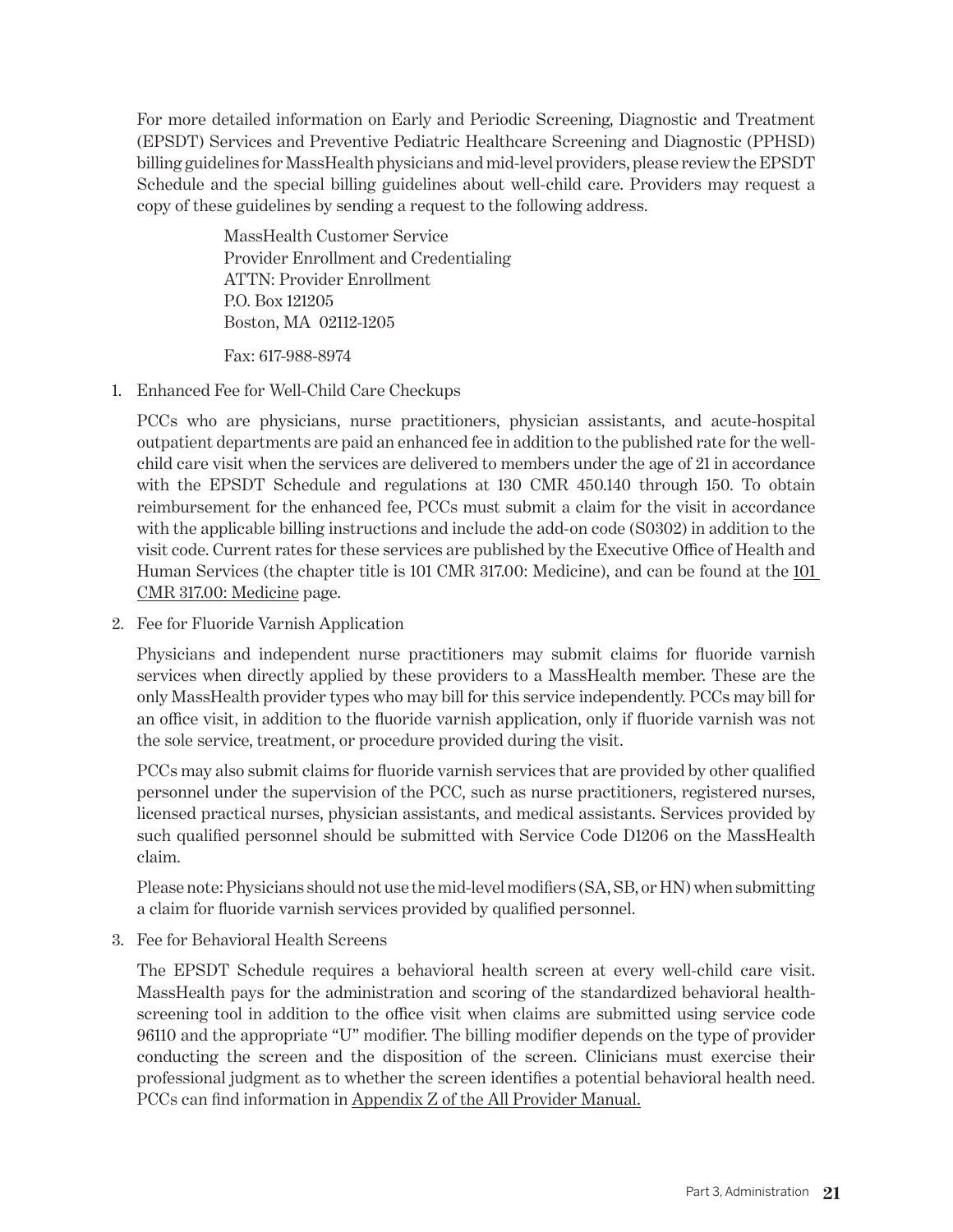<span id="page-23-0"></span>4. Fee for Laboratory Services, Audiometric Hearing Tests, and Bilateral Tests of Visual Acuity

For certain services, the EPSDT Schedule requires laboratory services. (For example, an audiometric hearing test or a bilateral test of visual acuity is included in a visit.) When these services are provided in accordance with the EPSDT Schedule, they are payable in addition to the visit.

The current rates for these services can be found on the state website at [Provider Payment](https://www.mass.gov/lists/provider-payment-rates-community-health-care-providers-ambulatory-care)  [Rates.](https://www.mass.gov/lists/provider-payment-rates-community-health-care-providers-ambulatory-care)

#### *Special Billing for Diagnostic and Treatment Services Provided to Children in Accordance with the EPSDT Schedule*

In general, MassHealth reimburses PCCs for diagnostic and treatment services performed in accordance with the EPSDT Schedule and as described in the general administrative and billing regulations in your MassHealth provider manual. Providers may obtain a copy on the [MassHealth website](www.mass.gov/guides/physician-phy-manual).

MassHealth will cover treatment for some services not otherwise covered by MassHealth (and for which there is no established fee) when provided to a member enrolled in MassHealth Standard or CommonHealth, and for which MassHealth has issued a prior authorization (PA). For circumstances like these, MassHealth will establish the appropriate payment rate for such services on an individual-consideration basis in accordance with [130 CMR 450.271](https://www.mass.gov/regulations/130-CMR-450-administrative-and-billing-regulations).

#### *Billing after Hours*

MassHealth will pay PCCs an additional fee for urgent care provided in at the PCC's practice after hours. This payment is to encourage PCCs to provide extended hours for urgent care, thereby diminishing the member's need to visit a hospital emergency department or an emergency services program.

PCCs should use Subchapter 6 of the MassHealth provider manual in conjunction with the American Medical Association Current Procedural Terminology (CPT) code book to locate the appropriate "after-hours" service code. The current rates for these services can be found in [101 CMR 317.00: Medicine at Executive Office of Health and Human Services Regulations](https://www.mass.gov/regulations/101-CMR-317-medicine)  [and Bulletins](https://www.mass.gov/regulations/101-CMR-317-medicine). For additional billing assistance, please visit the [MMIS and POSC](https://www.mass.gov/mmis-and-posc-information) page.

#### *Questions*

For answers to billing and claims payment questions, call the MassHealth Customer Service Center at 1-800-841-2900, send a fax to 617-988-8974, or send an email to providersupport@ mahealth.net.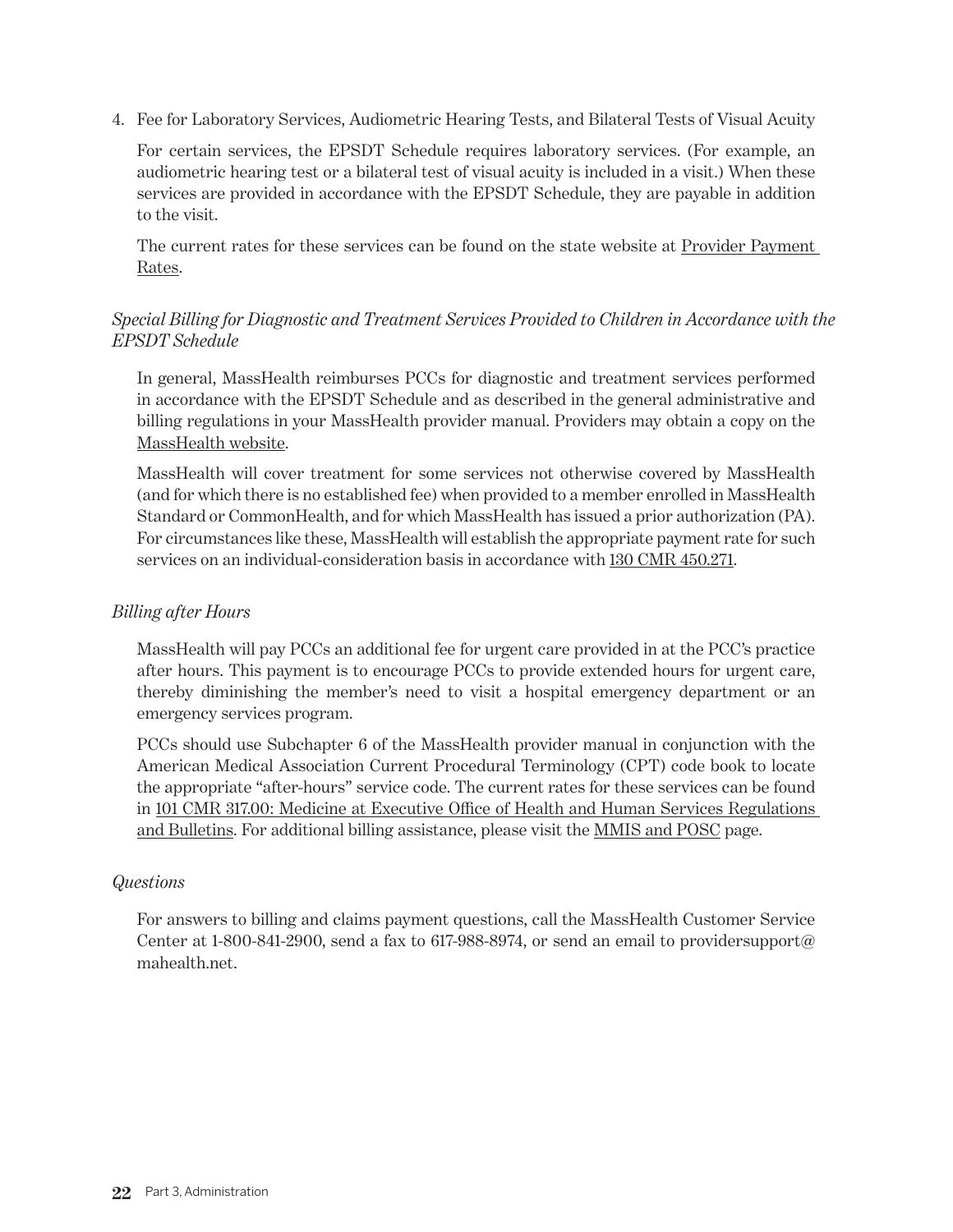## <span id="page-24-0"></span>**Prospective Interim Payments**

Providers may choose to receive a Prospective Interim Payment (PIP), with the option for providers to receive a monthly cash advance based on a percentage of submitted claims.

To open or close a PIP account, providers must notify MassHealth Provider Enrollment and Credentialing in writing. Requests must include the provider's MassHealth provider ID and tax identification number. Send written request to the following address:

> MassHealth Customer Service Provider Enrollment and Credentialing MassHealth Customer Service ATTN: Provider Enrollment P.O. Box 121205 Boston, MA 02112-1205

Fax: 617-988-8974 | 1-800-841-2900

Requests via courier, UPS, or FedEx should be sent to the following address:

MassHealth Customer Service Provider Enrollment and Credentialing MassHealth Customer Service ATTN: Provider Enrollment 55 Summer St Suite # 801 Boston, MA 02110

For additional information on the PIP questions option, call the MassHealth Customer Service Center at 1-800-841-2900, send a fax to 617-988-8974, or send an email to providersupport $\varpi$ mahealth.net.

### **PCC Changes**

PCCs are required to notify MassHealth of any changes to their status as a PCC, including, but not limited to, the following:

- Voluntary withdrawal from the PCC Plan or MassHealth for any reason
- Changes to information contained in the PCC Plan Provider Application or any other application submitted by the PCC to the Executive Office of Health and Human Services (EOHHS)
- Changes to address and other demographic information
- Changes to the managed care contact
- Changes to hours of operation or designation of PCC specialty

Notification of changes must be sent in writing and at least 14 days in advance of such changes to the MassHealth Provider Enrollment and Credentialing unit at the following address.

> MassHealth Customer Service ATTN: Provider Enrollment P.O. Box 121205 Boston, MA 02112-1205 Fax: 617-988-8974 | 1-800-841-2900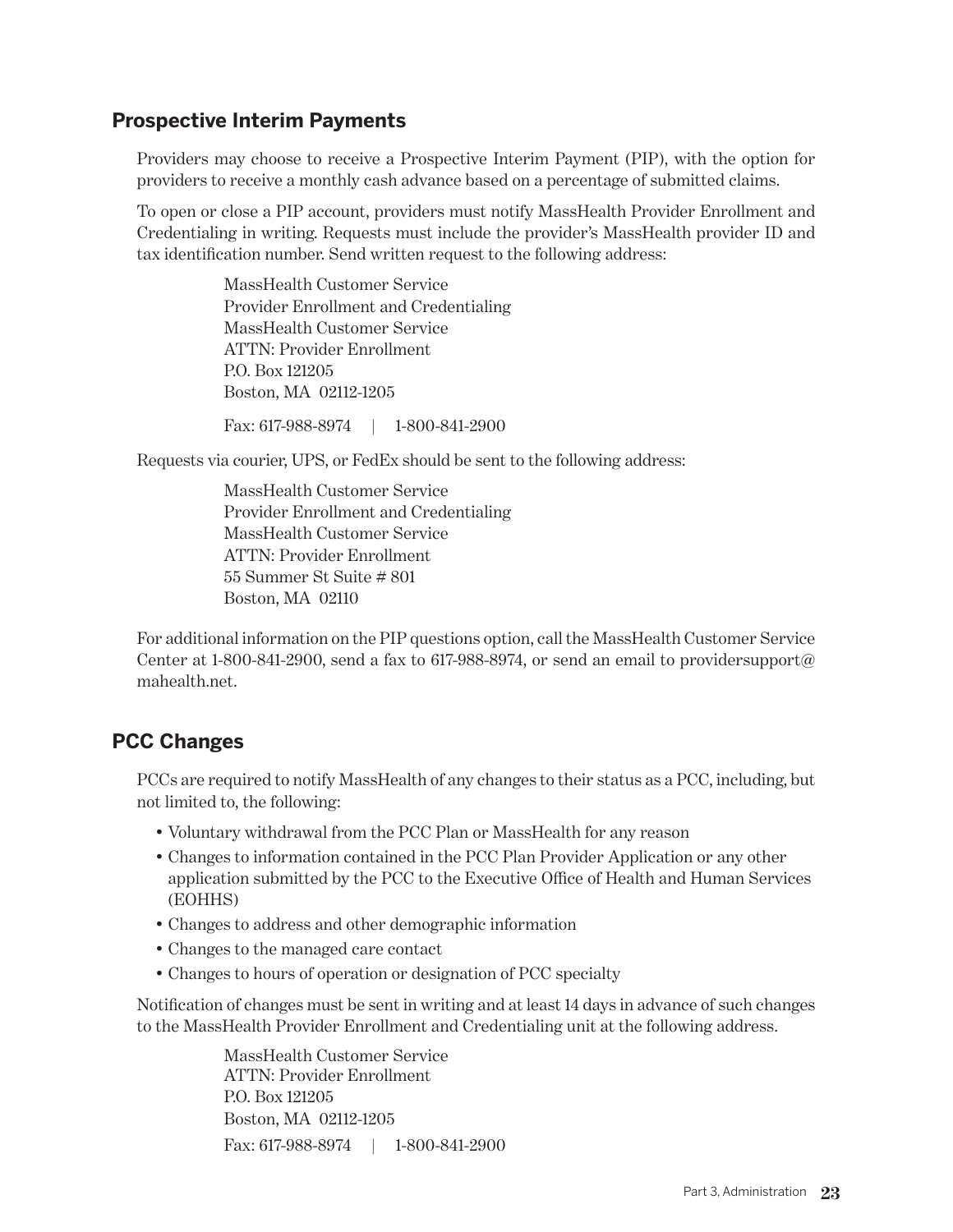#### <span id="page-25-0"></span>*Notifying Your Members about PCC Changes*

You must notify members of changes that will impact their access to care and services, such as changes to location, hours of operation, or other PCC status changes, with exceptions noted for changes to provider type or ownership.

Changes to provider type or ownership will not result in an automatic transfer of current PCC Plan members to a PCC's new practice. Please note that PCCs should not discuss with or notify members about these changes before consulting with MassHealth Provider Enrollment and Credentialing at 1-800-841-2900 to determine if current PCC Plan members may be transferred to a new practice. MassHealth will work with PCCs on a plan for notifying current members if changes will impact their continued enrollment with the PCC.

## **Credentialing**

Credentialing is the process by which MassHealth determines that a provider meets the criteria established to participate in the MassHealth PCC Plan. A provider must meet the criteria set for the specific provider type in which the provider wishes to enroll. Providers participating in the PCC Plan must meet not only the MassHealth provider credentialing criteria, but also the eligibility criteria set for the PCC Plan.

#### *Questions*

If you have additional questions about changes to provider information, call Provider Enrollment and Credentialing at 1-800-841-2900.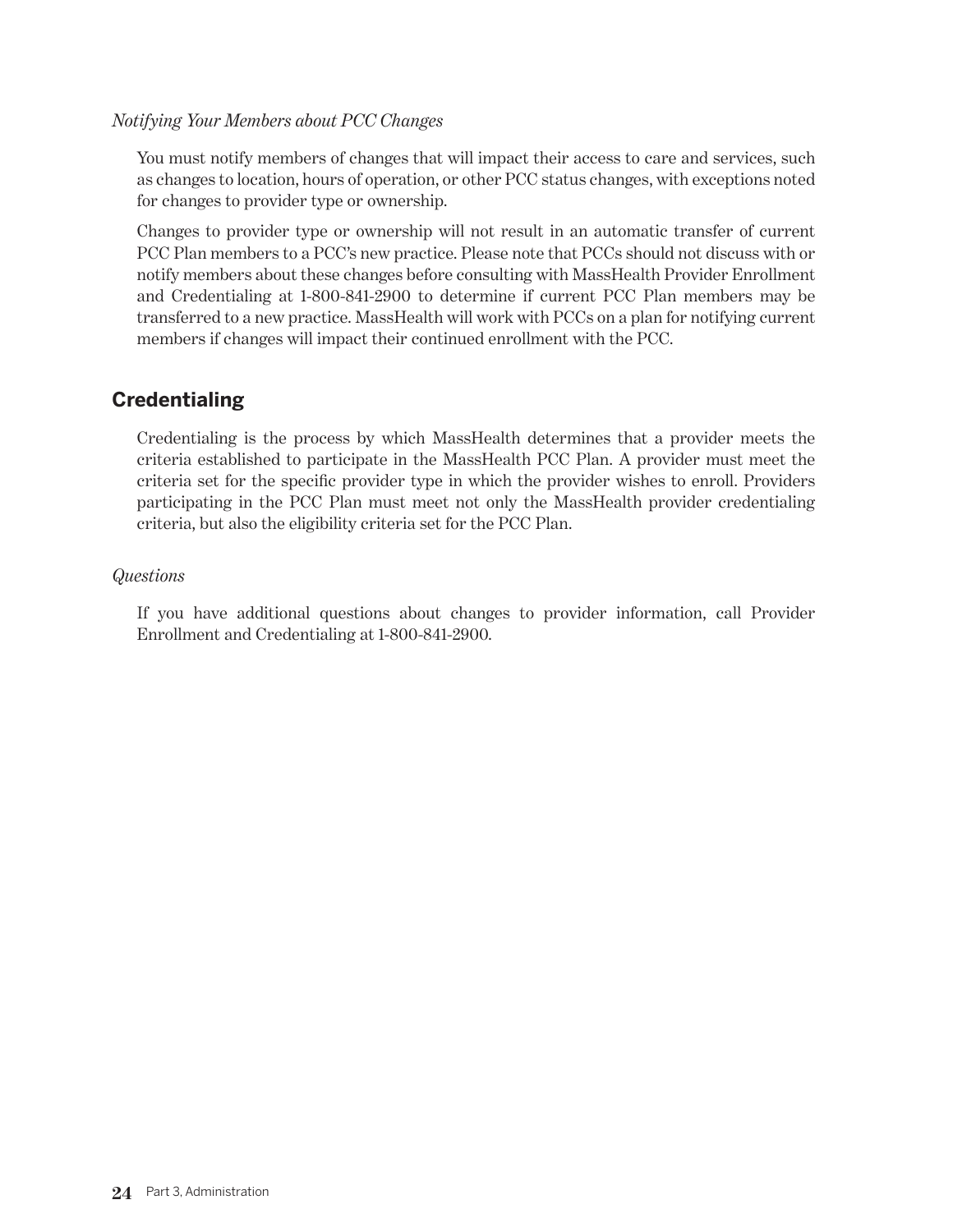## <span id="page-26-0"></span>**PART 4** Quality Management and Reporting

The PCC Plan supports quality improvement initiatives undertaken by PCCs in an effort to improve the quality of care provided to members. The PCC Plan works with the MassHealth Office of Clinical Affairs, the Massachusetts Behavioral Health Partnership (MBHP, currently the PCC Plan's network management vendor), and clinical advisory committees, which include PCCs, to identify specific clinical and utilization measures for evaluation and reporting.

## **PCC Plan Management Support Services Program**

#### *Introduction*

The PCC Plan contracts with MBHP to provide PCC Plan Management Support Services. The major goals of support services are to support PCCs in their efforts to improve the quality of services and increase integration of physical and behavioral health care for PCC Plan members. Responsibilities of support services include the following:

- **• PCC Plan Support.** PCCs can contact the PCC Plan Management Support Services Program with questions or concerns by calling 1-800-495-0086. (If you would like to bypass the introduction to the message, press 1 for the English menu or 2 for the Spanish menu; then 3 followed by 1.) PCC Plan Support is available Monday through Thursday, 8:00 a.m. to 5:00 p.m. and Fridays from 9:30 a.m. to 5:00 p.m.
- **• Provider Satisfaction Survey.** The survey measures PCC satisfaction with the various components of the PCC Plan, including provider enrollment, ease of finding specialists, and overall satisfaction with the PCC Plan Management Support Services program. The purpose of the survey is to identify areas in need of improvement and to develop planwide improvement goals.
- **• PCC Plan Quarterly Newsletter.** The PCC Plan *Provider Connection* online newsletter informs PCCs of the latest policy updates and contains articles about medical and behavioral health integration issues. The newsletter includes stakeholder viewpoint columns from consumers, providers, trade associations, and public agencies, as well as clinical information on best practices and current research from medical journals.
- **• PCC Plan Health Highlights Newsletter.** The *Health Highlights* newsletter is mailed twice a year to all PCC Plan members. This newsletter includes health information, illness prevention, and other topics conveying key concepts and messages of importance to the PCC Plan.
- **• PCC Plan Health-Education Materials.** Current health education materials for PCCs and PCC Plan members can be found on the [MBHP website](https://www.masspartnership.com/provider/HealthEducation.aspx).
- **• Quality Forums.** The PCC Plan conducts quality forums for PCCs on an ongoing basis to promote improvement in the provision of health care services and the improvement goals of the PCC Plan. Additionally, quality forums on topics related to integrating behavioral and medical health care services are offered to both PCC and behavioral health providers.
- **• Provider Contract Compliance.** The PCC Plan monitors PCC compliance with contractual requirements on an annual basis.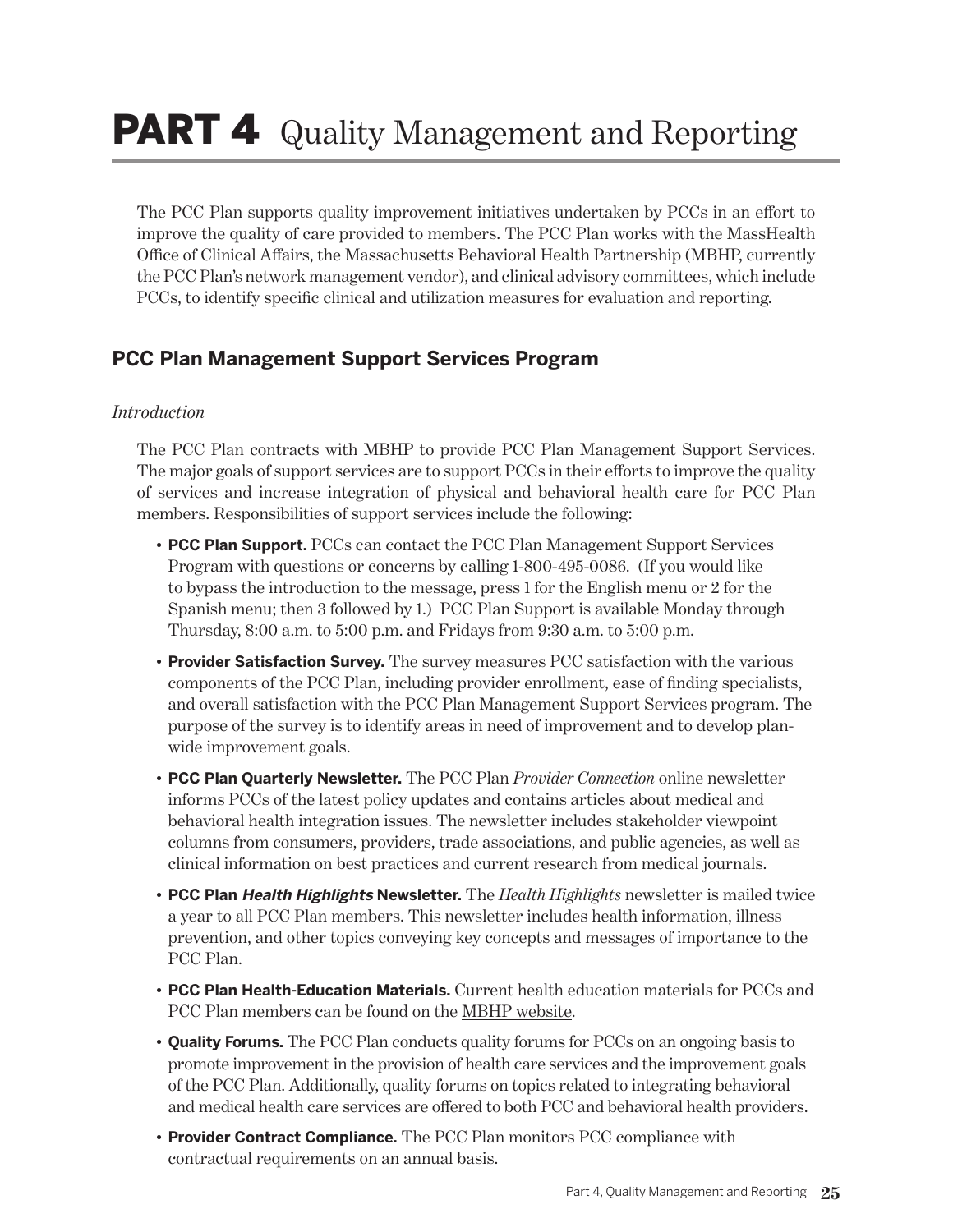- <span id="page-27-0"></span>**• MBHP website.** The MBHP website contains information and materials of interest to PCCs. Visit the [MBHP website](www.masspartnership.com) and then click on the tab for "PCC Plan Providers." The website also lists MBHP's behavioral health network providers who are available to serve PCC Plan members.
- **• PCC Site Visits.** A site visit is provided to new and established PCCs based on the number of PCC Plan members in the provider panel. Regional PCC support managers (SMs) perform these visits. The regional SMs are available as a resource to respond to PCC concerns, assist in resolving issues, and inform and educate clinicians and staff on PCC Plan policies and procedures.

## **Reporting**

#### *Healthcare Effectiveness Data and Information Set (HEDIS)*

HEDIS, issued by the National Committee for Quality Assurance (NCQA), is a set of health plan performance measures that standardizes the way health plans collect and report information on health care quality and service utilization. Examples of measures contained in HEDIS include breast and cervical cancer screening; childhood immunization; adolescent immunization; weight assessment, nutrition, and physical activity counseling; and well-care visits for children and youth under the age of 21. HEDIS uses claims and medical records in calculating the measures. The PCC Plan uses the performance results to identify opportunities for improvement.

PCCs can help the PCC Plan by responding promptly to all requests from MassHealth either directly or via a HEDIS vendor for medical records. HEDIS results for the PCC Plan and other MassHealth plans can be accessed online at the [MassHealth Data and Reports page](https://www.mass.gov/masshealth-data-and-reports).

#### *Member Surveys*

Every other year, MassHealth conducts a member survey to capture the experience of adult and pediatric members with their primary care practitioners. MassHealth is interested in the following dimensions of care:

- 1) Quality of doctor-patient interactions:
	- communication (how well doctors communicate with patients);
	- integration of care (how well doctors work with other providers in furnishing care to patients);
	- knowledge of the patient (how well doctors know their patients); and
	- health promotion (how well doctors give preventive care and advice).
- 2) Organizational features of care:
	- organizational access (whether patients get timely appointments, care, and information);
	- visit-based continuity (whether patients see their own doctor);
	- clinical team (whether patients receive quality care from other doctors and nurses in the office); and
	- office staff (whether patients receive quality care from staff in the doctor's office).

The survey results may be used to identify and develop opportunities for improvement in the primary care setting.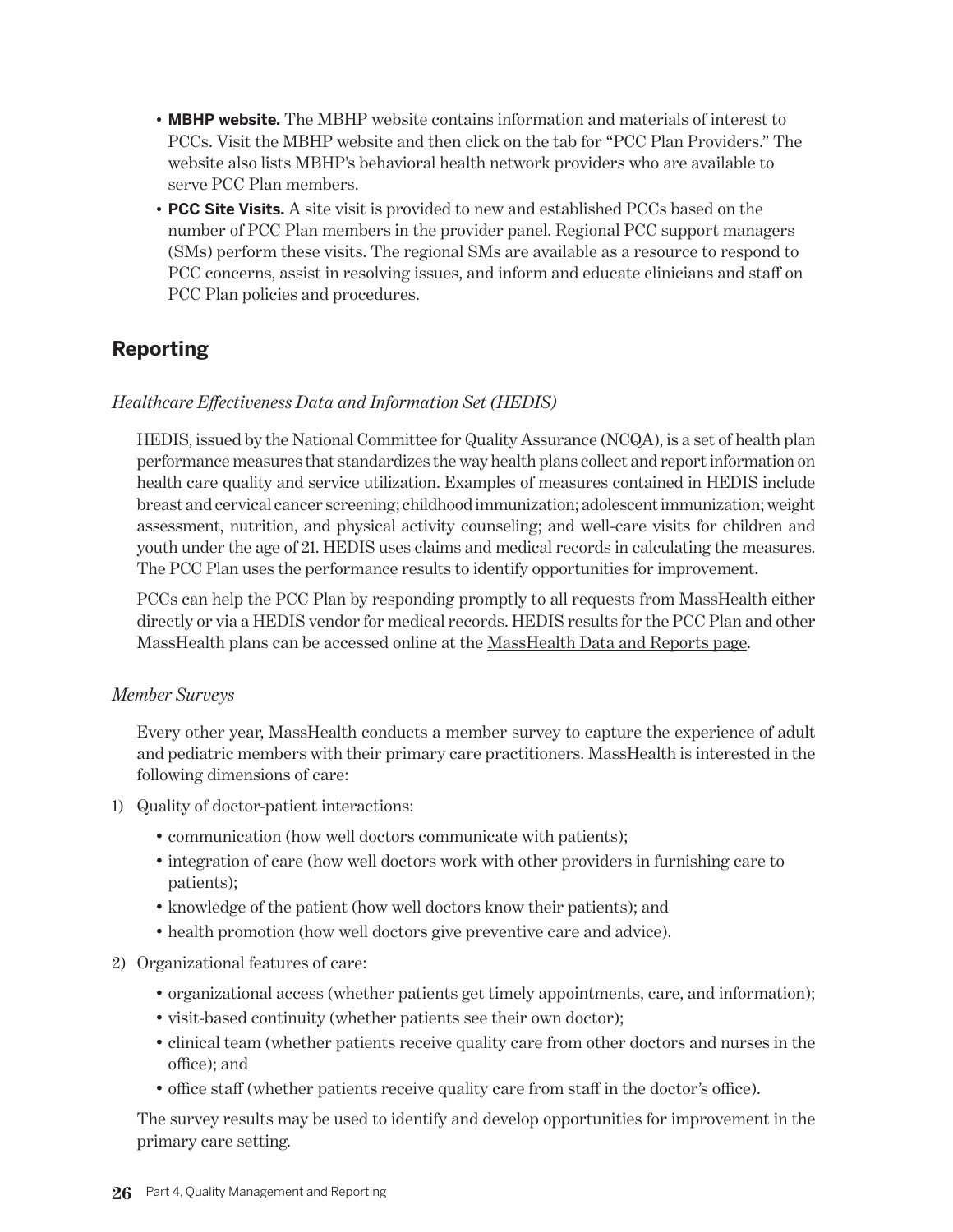## <span id="page-28-0"></span>PART 5 Behavioral Health Services

## **The Massachusetts Behavioral Health Partnership (MBHP)**

Behavioral health (mental health and substance-use disorder) services are provided to PCC Plan members through the Massachusetts Behavioral Health Partnership (MBHP). The MBHP is the PCC Plan's behavioral health services contractor.

#### *Covered Services*

PCC Plan members can receive, when medically necessary, acute inpatient services, outpatient services, outpatient day services, diversionary services and emergency behavioral health services through the Emergency Services Program (ESP). ESP services are provided in community-based settings, such as schools, homes, and hospital emergency departments.

In addition, PCC Plan members who are under 21 can currently receive a number of "community-based" and "home-based" behavioral health services when medically necessary. These services include Intensive Care Coordination (ICC) (for Standard, CommonHealth and Family Assistance members), Family Support and Training (FS&T), In-Home Behavioral Services, Therapeutic Mentoring (TM), In-Home Therapy Services (IHT), Community-Based Acute Treatment (CBAT), and Mobile Crisis Intervention.

PCC Plan members may also be eligible for enrollment in care management programs such as Integrated Care Management Program or Plan Based Care Management. For more information about these programs and the behavioral health services covered by MBHP, call MBHP at 1-800-495-0086 or visit the [MBHP website](www.masspartnership.com).

#### *The PCC's Role*

Members do not need a PCC referral to access behavioral health services. However, PCCs should (1) conduct appropriate behavioral health screening, and (2) assist members to access needed behavioral health services. If a patient is in acute crisis and needs evaluation urgently, the PCC may call for an evaluation in the office or community by calling the emergency services program (ESP).

PCC Plan members may also arrange for services by calling MBHP directly. Either the PCC or the member may call 1-800-495-0086 to locate an appropriate behavioral health provider in their area. It is important for the PCC to screen for behavioral health conditions, suggest appropriate behavioral health services, inquire about prescription medication, and encourage members to discuss their behavioral health treatment and coordinate care with the member's treatment team.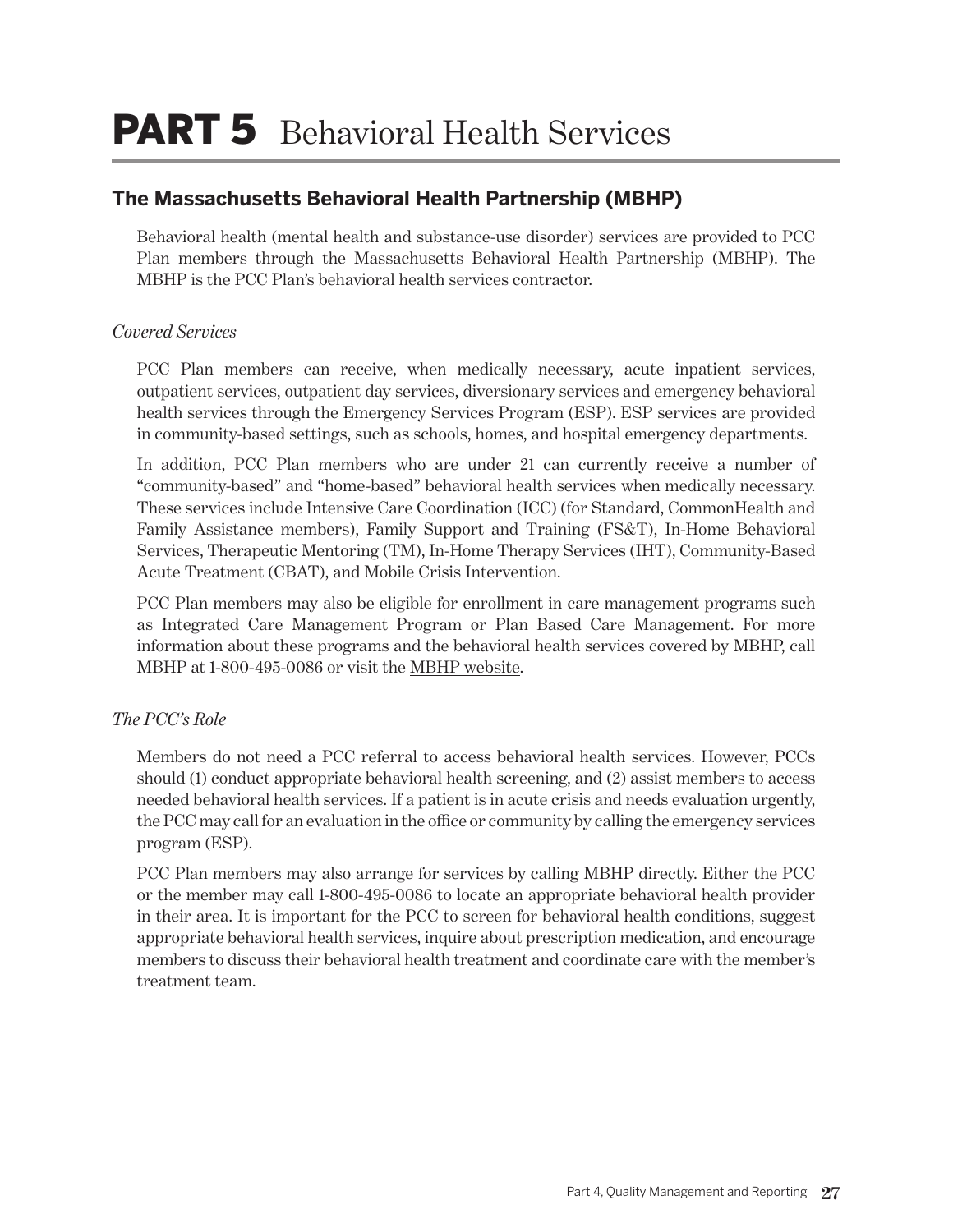#### <span id="page-29-0"></span>*Communicating with Behavioral Health Providers*

PCCs and behavioral health providers are encouraged to communicate and coordinate as appropriate and applicable with any provider delivering behavioral health services to your PCC members, including the following:

- All specialists
- Home health agencies
- State agency case managers
- Care or disease managers
- School-based health centers
- Local educational authorities
- Discharge planners

Behavioral health providers are encouraged to use the *Combined MCE Behavioral Health Provider/Primary Care Provider Communication Form*, which can be downloaded at https:// www.masspartnership.com/pdf/CombinedMCEBHProvidertwo-wayform.pdf.

The use of this form is intended to increase the frequency and the quality of the content of communication between behavioral health providers and primary care clinicians.

Coordination also includes the review and acknowledgement of an individual care plan (ICP) from the behavioral health contractor upon receipt of the ICP.

#### *Referring Children under the Age of 21 to Behavioral Health Providers*

PCCs are required to provide or refer children for behavioral health diagnostic and treatment services in accordance with the EPSDT Schedule whenever there is a potential need identified. For more information about well-child visits and screens and coverage of diagnostic and treatment services, see page 15 of this Handbook.

#### *Questions*

For more information or questions about accessing behavioral health services for PCC Plan members, call 1-800-495-0086 or visit the [MBHP website.](www.masspartnership.com)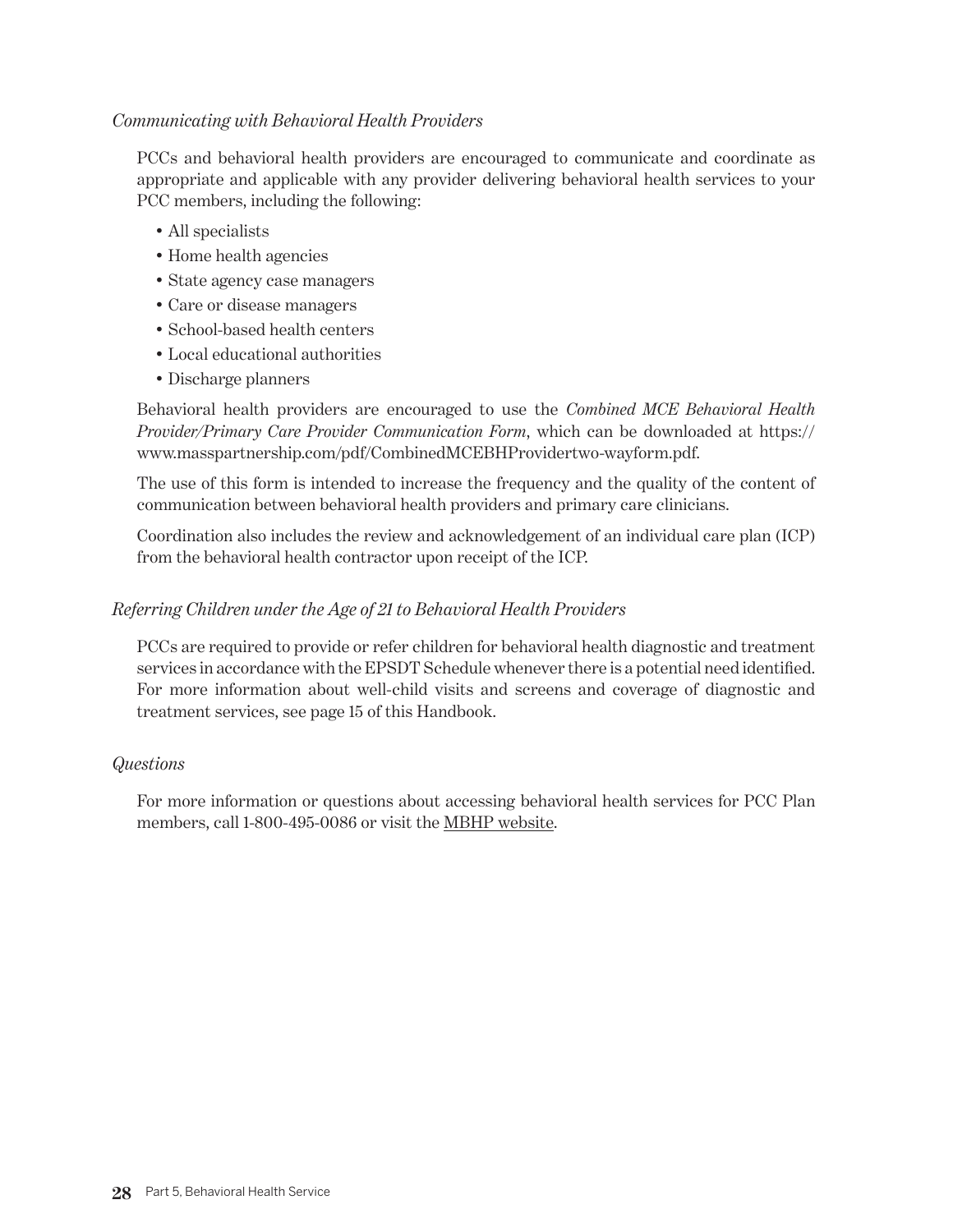## <span id="page-30-0"></span>**MassHealth Prescriber Resources**

#### *MassHealth Drug List*

The [MassHealth Drug List](https://masshealthdruglist.ehs.state.ma.us/MHDL/) (MHDL) is an alphabetical list of commonly prescribed drugs and therapeutic class tables. The MHDL specifies which drugs need prior authorization (PA) when prescribed for MassHealth members. The PA requirements specified in the drug list reflect MassHealth's policy described in the pharmacy regulations and other communications from MassHealth, as well as MassHealth's and the Drug Utilization Review (DUR) Board's review of drugs within certain therapeutic classes. The MHDL also specifies the generic overthe-counter drugs that are payable under MassHealth. The MHDL Therapeutic Class Tables provide a view of drugs within their respective therapeutic classes, along with PA requirements and clinical information about the drug. The tables may not include all medications, dosage forms, and combination products within that therapeutic class. The criteria for PA identify the clinical information MassHealth considers when determining medical necessity for selected medications. The criteria are based upon generally accepted standards of practice, review of the medical literature, federal and state policies, and laws applicable to the Massachusetts Medicaid Program.

#### *Pharmacy PA*

Drugs may require PA for a variety of reasons. MassHealth determines the PA status of drugs on the MHDL on the basis of the following criteria:

- MassHealth program requirements
- Ongoing evaluation of the drugs' utilization, therapeutic efficacy, safety, and cost

Drugs are evaluated first on safety and effectiveness, and second on cost. Some drugs require PA because MassHealth and the DUR Board have concluded that there are more cost-effective alternatives. With regard to all such drugs, MassHealth also has concluded that the more costly drugs have no significant clinically meaningful therapeutic advantage in terms of safety, therapeutic efficacy, or clinical outcome compared to those less costly drugs used to treat the same condition.

Evaluation of a drug includes a thorough review by physicians and pharmacists using medical literature and consulting with specialists, other physicians, or both. References used may include AHFS Drug Information; *Drug Facts and Comparisons*; Micromedex; National Comprehensive Cancer Network (NCCN); literature from peer-reviewed medical journals; *Drug Topics Red Book; Approved Drug Products with Therapeutic Equivalence Evaluations* (also known as the "Orange Book"); the Massachusetts List of Interchangeable Drug Products; and manufacturers' product information.

To meet federal regulations that require Medicaid plans to respond to all PA requests within 24 hours and allow for a minimum 72-hour emergency supply, MassHealth notifies prescribers by telephone or fax within the 24-hour window.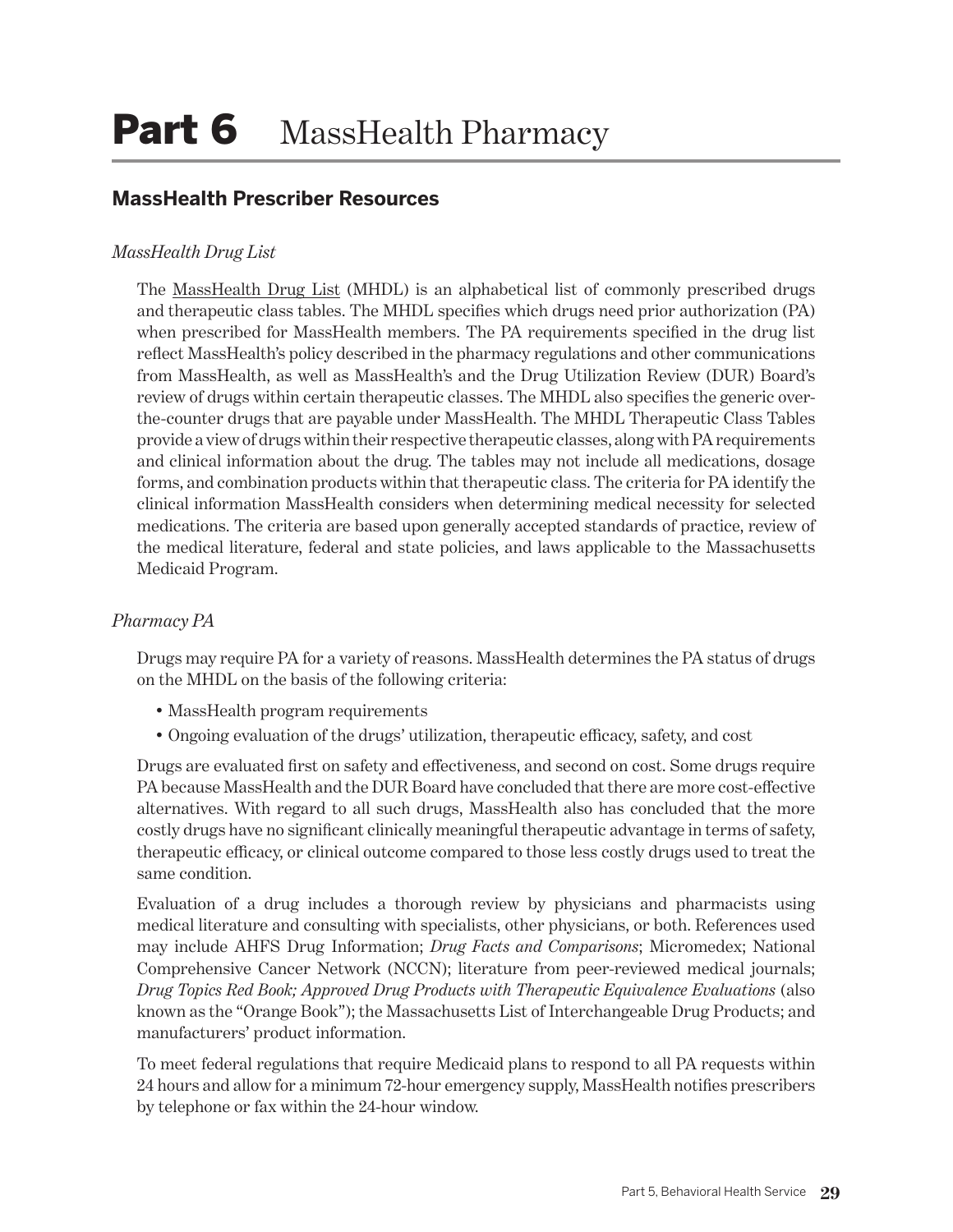MassHealth may impose PA requirements in therapeutic classes in which it has designated a preferred product on the MassHealth Brand Name Preferred Over Generic Drug List or the MassHealth Supplemental Rebate/Preferred Drug List pursuant to the supplemental rebate agreement and preferred brand-name policies described above.

#### *Preferred Drug List*

As part of the state's efforts to promote clinically appropriate alternatives that are the most cost effective in each class, MassHealth has entered into supplemental rebate agreements with drug manufacturers for certain drug classes. These drugs are listed on the MassHealth Supplemental Rebate/Preferred Drug List. Please note that MassHealth may still require PA for clinical reasons.

#### *Preferred Brand Name Medications*

In general, MassHealth strongly advocates the use of generic drugs. However, in some circumstances, generic drugs may cost more than their brand-name equivalents. For this reason, MassHealth is implementing a policy allowing MassHealth to prefer selected brandname drugs over generic drugs when the net cost of the brand-name drug adjusted for rebates is lower than the net cost of the generic equivalent. These preferred brand-name drugs are found on the MassHealth Brand Name Preferred Over Generic Drug List.

#### *Quantity and Dose Limits*

Quantity limits and/or dose limits have been implemented on certain medications to ensure the safe and appropriate use of the medications. These limits have been approved by the Pharmacy Policy committee. Please see the MHDL for more details.

#### *Appeals*

Members are notified via mail of the decision on any PA. Members can appeal a PA decision up to 30 days from the date of the denial. Members can initiate the appeal by completing the form on the PA notice. All appeals must be initiated by the member.

#### *Prescription Coverage*

Health care providers must write or call in a prescription for all medications, including overthe-counter medications. The only medications that are excluded from this requirement are those where the pharmacy has a standing order (e.g., naloxone, vaccines, etc.).

#### *Member Copayments*

Copayments are \$1 for generic medications and \$3.65 for brand-name medications. Certain populations do not have copayments. Members are entitled to their medications even when they cannot afford a copayment. For more information, please see the *PCC Member Handbook* or call the MassHealth Customer Service Center at 1-800-841-2900 (TYY: 1-800-497-4648). The Customer Service Center is open Monday through Friday, 8:00 a.m. to 5:00 p.m.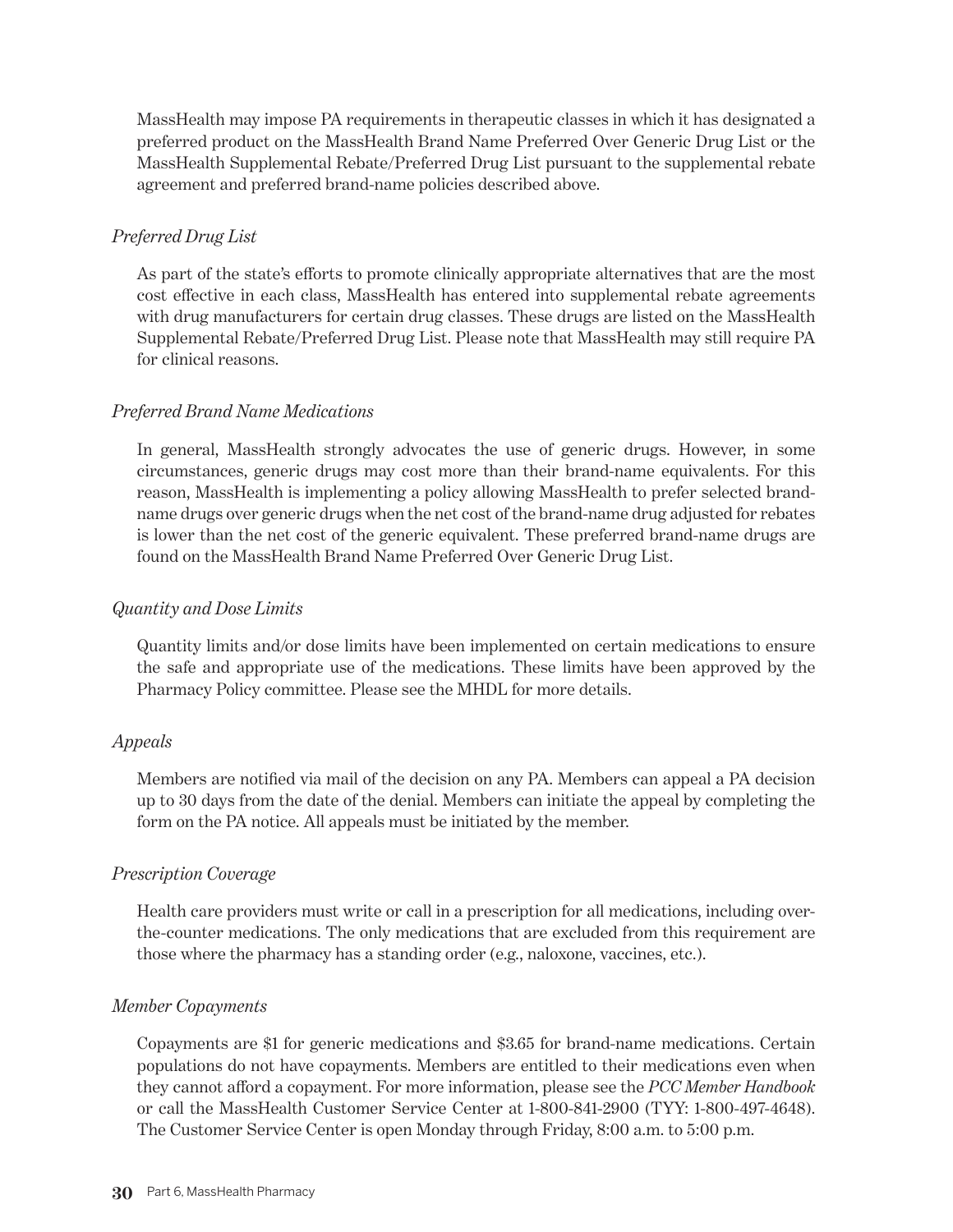#### *White Bagging*

"White bagging" refers to the dispensation of medication by a pharmacy directly to a provider, hospital, or clinic for administration. While there are concerns about waste with this method of medication delivery (e.g., members not showing up for appointments or changes in doses before administration), the risk of damage to a medication may be significantly reduced compared to "brown bagging." White bagging maintains the professional chain of custody of the medication.

#### *Brown Bagging*

"Brown bagging" refers to the dispensation of medication from a pharmacy directly to a member who carries the medication to a provider's office or hospital for administration. While MassHealth understands that this process may alleviate a prescriber from buying and subsequently billing for a medication, the risks to our members and liability to our providers may be high. In addition to potential concerns about both the timing of medication delivery to the member and subsequent appointments, there is also the potential for inadvertent damage (e.g., handling or storage) to the product while it is in the member's hands. MassHealth discourages the practice of brown bagging.

#### *Controlled Substance Management Program*

The Controlled Substance Management Program (CSMP) was established to restrict and monitor members who overutilize or improperly utilize prescribed drugs. Members enrolled in the CSMP are restricted to obtaining prescribed drugs only from the provider that the MassHealth agency designates as the member's primary pharmacy. MassHealth may enroll a member in the CSMP when they meet one of more of the following criteria.

- 1) Members who MassHealth determines have overutilized or improperly utilized medications in certain therapeutic classes, received duplicate therapy from multiple physicians, or frequently visited the emergency room seeking pain medications. The MassHealth DUR Program and Pharmacy Policy committee has identified these criteria, which are listed in the MHDL.
- 2) Members who were enrolled in the CSMP of a MassHealth-contracted Managed Care Organization (MCO) at the time the member disenrolled from the MCO.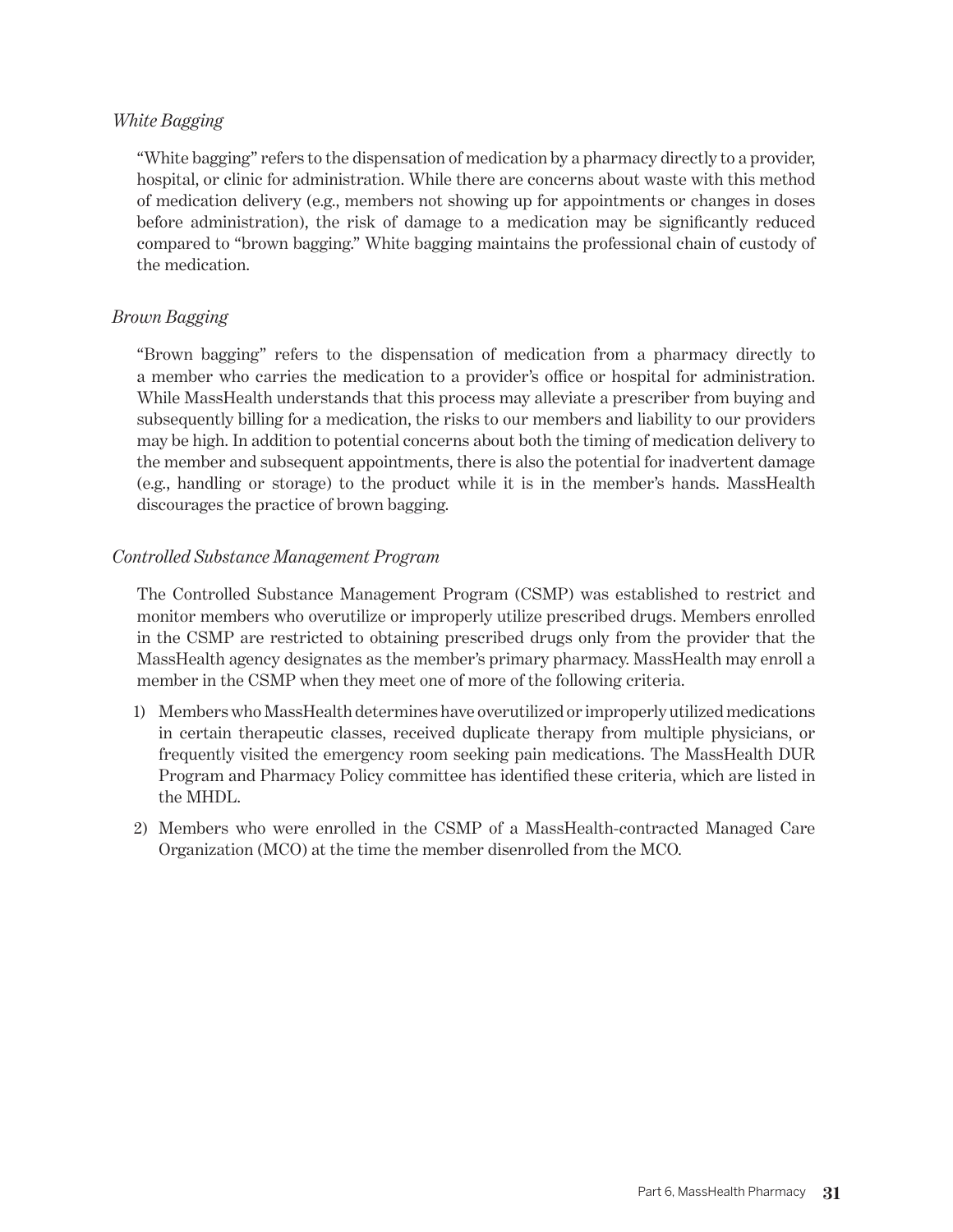## <span id="page-33-0"></span>**MassHealth Prescriber Resources**

Go to the [MassHealth Drug List](https://masshealthdruglist.ehs.state.ma.us/MHDL) (MHDL) to access the following information:

- Covered Over-the-Counter (OTC) Medications
- Medication Coverage
- Office-administered drugs (i.e., injectable or infused medications) that require prior authorization
- Preferred Brand Name Medications
- Preferred Drug List
- Prior Authorization Requirements
- Prior Authorization Forms
- The MassHealth Drug List Upcoming and Recent Updates

#### *E-Prescriber Letter*

MassHealth highlights key clinical information and updates to the MassHealth Drug List directed to prescribers through its MassHealth e-Prescriber Letter. Send an email to joinmasshealth-drug-list@listserv.state.ma.us to sign up.

#### *Controlled Substances Management Program*

For questions about the management of controlled substances, access [Controlled Substances](https://www.mass.gov/service-details/controlled-substances-management-program-questions-and-answers-for-prescribers)  [Management Program \(CSMP\)](https://www.mass.gov/service-details/controlled-substances-management-program-questions-and-answers-for-prescribers).

#### *MassHealth Pharmacy Publications and Notices for Prescribers and Providers*

For pharmacy publications and notices for prescribers and providers, go to MassHealth [Pharmacy Publications and Notices for Prescribers and Other Providers](http://www.mass.gov/eohhs/provider/insurance/masshealth/pharmacy/masshealth-pharmacy-publications-and-notices-1.html)

#### *Pharmacy Facts' Publication*

MassHealth uses [Pharmacy Facts](http://www.mass.gov/eohhs/provider/insurance/masshealth/pharmacy/facts/) to communicate important changes to the Pharmacy Program.

#### *Regulations*

For regulations (pharmacy and provider), go to [MassHealth Pharmacy Regulations.](http://www.mass.gov/eohhs/provider/insurance/masshealth/pharmacy/masshealth-pharmacy-regs.html)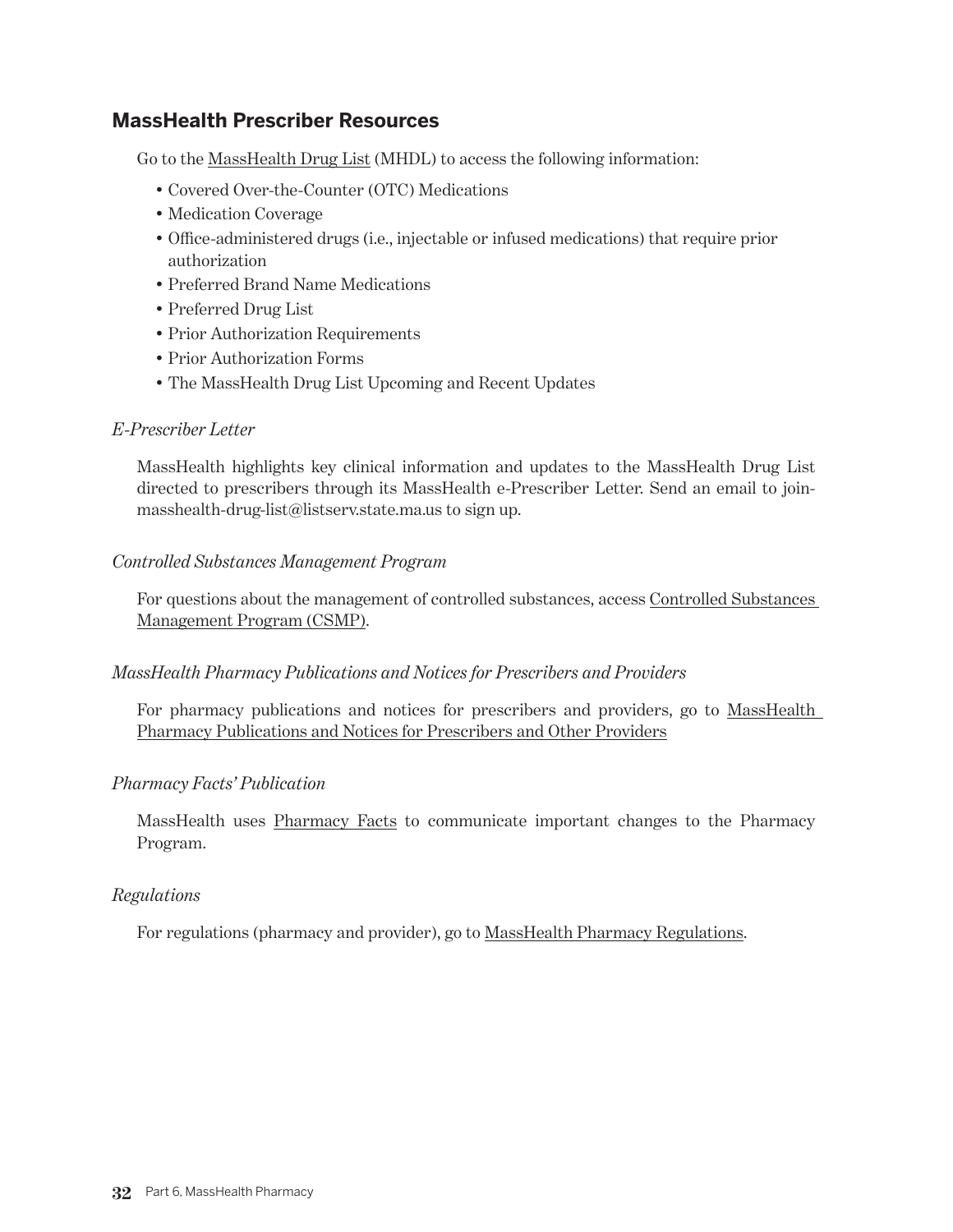## <span id="page-34-0"></span>Appendix

## **Services That Do Not Require a Referral**

The following is a list of the currently available MassHealth reimbursable services *that do not require a referral* from a PCC. Please keep in mind that MassHealth services and benefits requiring a referral from a PCC change from time to time. This list is for your general information only. MassHealth's regulations at 130 CMR 450.118(J)(5) take precedence,

- Abortion services
- Annual gynecological exams
- Clinical laboratory services
- Diabetic supplies
- Durable medical equipment (items, supplies, and equipment) described in the durable medical equipment regulations at 130 CMR 409.000)
- Fiscal intermediary services as described in 130 CMR 422.419(B)
- Fluoride varnish administered by a physician or other qualified personnel as described in 130 CMR 433.449(B)
- Functional-skills training provided by a MassHealth personal care management agency as described in 130 CMR 422.421(B)
- HIV pre- and post-test counseling services
- HIV testing
- Hospitalization
	- » Elective admissions (All elective admissions are exempt from the PCC referral requirement and are subject to the MassHealth agency's admission screening requirements at 130 CMR 450.208(A). The hospital must notify the member's PCC within 48 hours following an elective admission.)
	- » Nonelective admissions. The hospital must notify the member's PCC within 48 hours following a nonelective admission.
- Obstetric services for pregnant and postpartum members provided up to the end of the month in which the 60-day period following the termination of pregnancy ends
- Oxygen and respiratory therapy equipment
- Pharmacy services (prescription and over-the-counter drugs)
- Radiology and other imaging services with the exception of magnetic resonance imaging (MRI), computed tomography (CT) scans, positron emission tomography (PET) scans, and imaging services conducted at an independent diagnostic testing facility (IDTF), which do require a referral
- Services delivered by a behavioral health (mental health and substance-use disorder) provider (including inpatient and outpatient psychiatric services)
- Services delivered by a dentist
- Services delivered by a family planning service provider, for members of childbearing age
- Services delivered by a hospice provider
- Services delivered by a limited service clinic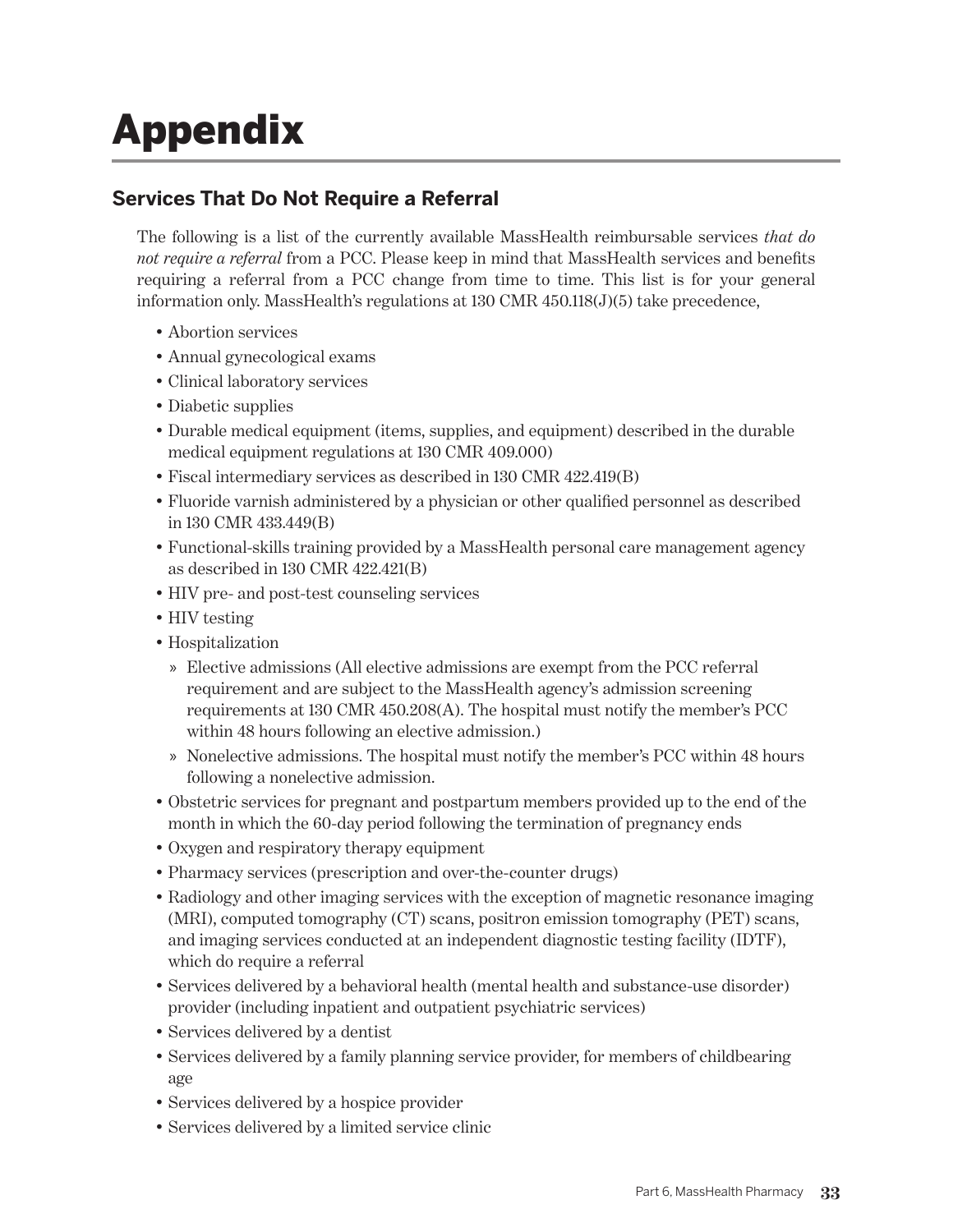- <span id="page-35-0"></span>• Services delivered in a nursing facility
- Services delivered by an anesthesiologist
- Services delivered in an intermediate care facility
- Services delivered to a homeless member outside of the PCC office pursuant to 130 CMR 450.118(K)
- Services delivered to diagnose and treat sexually transmitted diseases
- Services delivered to treat an emergency condition
- Services provided under a home- and community-based services waiver
- Sterilization services when performed for family planning services
- Surgical pathology services
- Tobacco-cessation counseling services
- Transportation to covered care
- Vision care in the following categories (see Subchapter 6 of the *Vision Care Manual*): visual analysis frames, single-vision prescriptions, bifocal prescriptions, and repairs

### **Sample Documents**

- Current sample of Notification of Incorrect Assignment form
- Current sample of Primary Care Clinician (PCC) Plan Member Outreach Form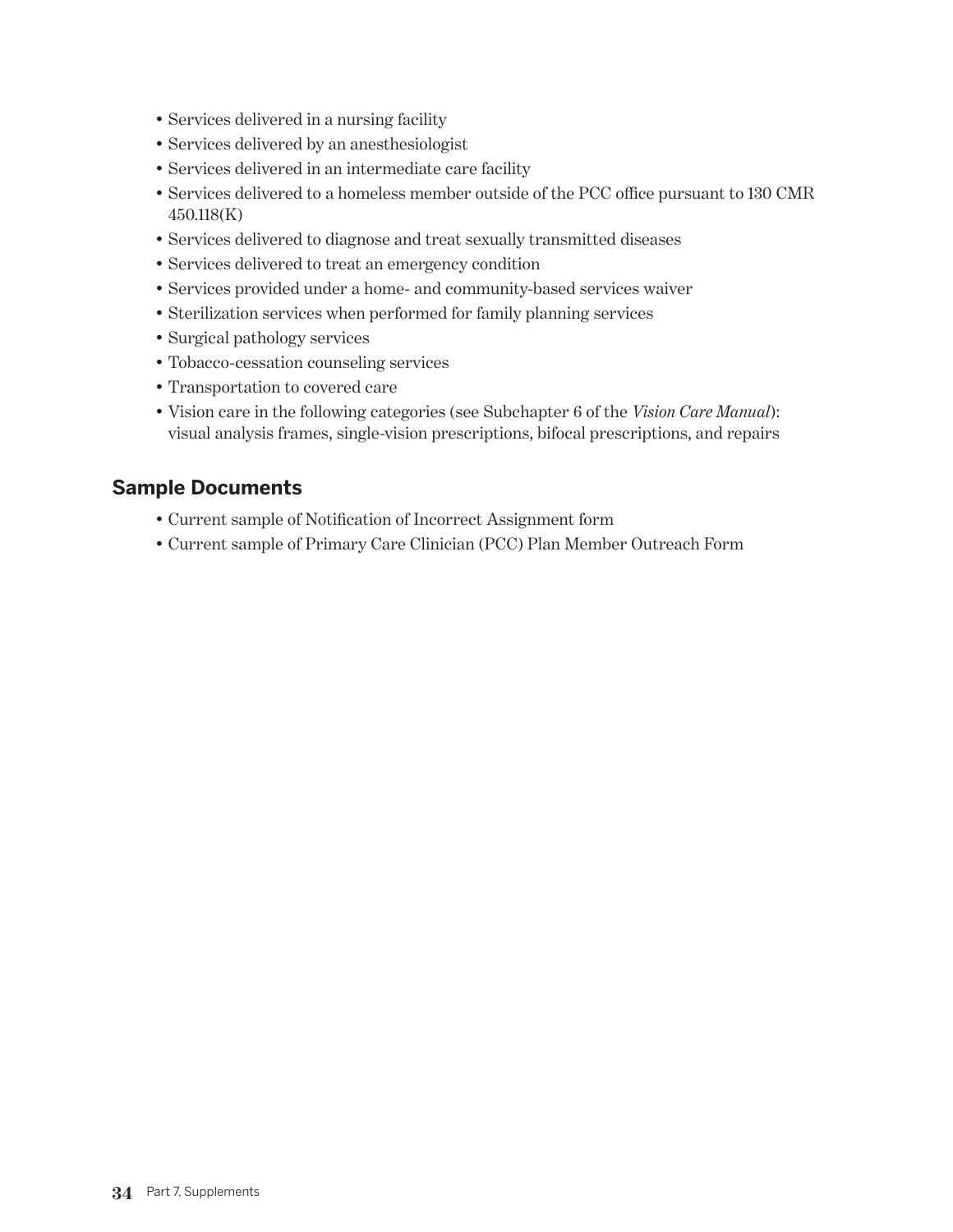

## **Notification of Incorrect Assignment**

Occasionally, a member is incorrectly assigned to a primary care clinician's (PCC's) panel. If you believe that a member was incorrectly assigned to you, and you would like the member to be transferred to another PCC, please complete this form and then fax it to the MassHealth Customer Service Center at the fax number below. Once MassHealth has determined that the member was incorrectly assigned, the member will be transferred to another PCC.

You will be informed of the result of your request within 30 days.

| Date.                                                                                                                                                                                                                                                                                                                                                                              |                 |                                    |
|------------------------------------------------------------------------------------------------------------------------------------------------------------------------------------------------------------------------------------------------------------------------------------------------------------------------------------------------------------------------------------|-----------------|------------------------------------|
| I believe that                                                                                                                                                                                                                                                                                                                                                                     |                 |                                    |
| (Member name)                                                                                                                                                                                                                                                                                                                                                                      | (MassHealth ID) | (Member phone number if available) |
| has been incorrectly assigned to my PCC panel, for the following reason (please check one):                                                                                                                                                                                                                                                                                        |                 |                                    |
| $\Box$ adult assigned to pediatrician<br>$\Box$ child assigned to internal-medicine practice<br>$\Box$ current patients only (restriction currently in place)<br>$\square$ no new enrollees (restriction currently in place)<br>$\square$ male patient assigned to an OB/GYN specialty practice<br>$\Box$ other (A description of the reason for the member transfer is required): |                 |                                    |
| Please follow up with                                                                                                                                                                                                                                                                                                                                                              |                 |                                    |
| Contact Name                                                                                                                                                                                                                                                                                                                                                                       |                 |                                    |
|                                                                                                                                                                                                                                                                                                                                                                                    |                 |                                    |
|                                                                                                                                                                                                                                                                                                                                                                                    |                 |                                    |
|                                                                                                                                                                                                                                                                                                                                                                                    |                 |                                    |
| Email Address                                                                                                                                                                                                                                                                                                                                                                      |                 |                                    |
| I have attached a copy of the Member's Notification of Enrollment letter.<br>$\Box$ Yes                                                                                                                                                                                                                                                                                            |                 | $\Box$ No                          |
| Thank you for your assistance.                                                                                                                                                                                                                                                                                                                                                     |                 |                                    |
| (Signature)                                                                                                                                                                                                                                                                                                                                                                        |                 |                                    |
| (Title)                                                                                                                                                                                                                                                                                                                                                                            |                 |                                    |
| Please return this form to<br>MassHealth Customer Service Center<br>PO BOX 45<br>Boston, MA 02112-0045<br>or<br>Fax it to (617) 988-8904                                                                                                                                                                                                                                           |                 |                                    |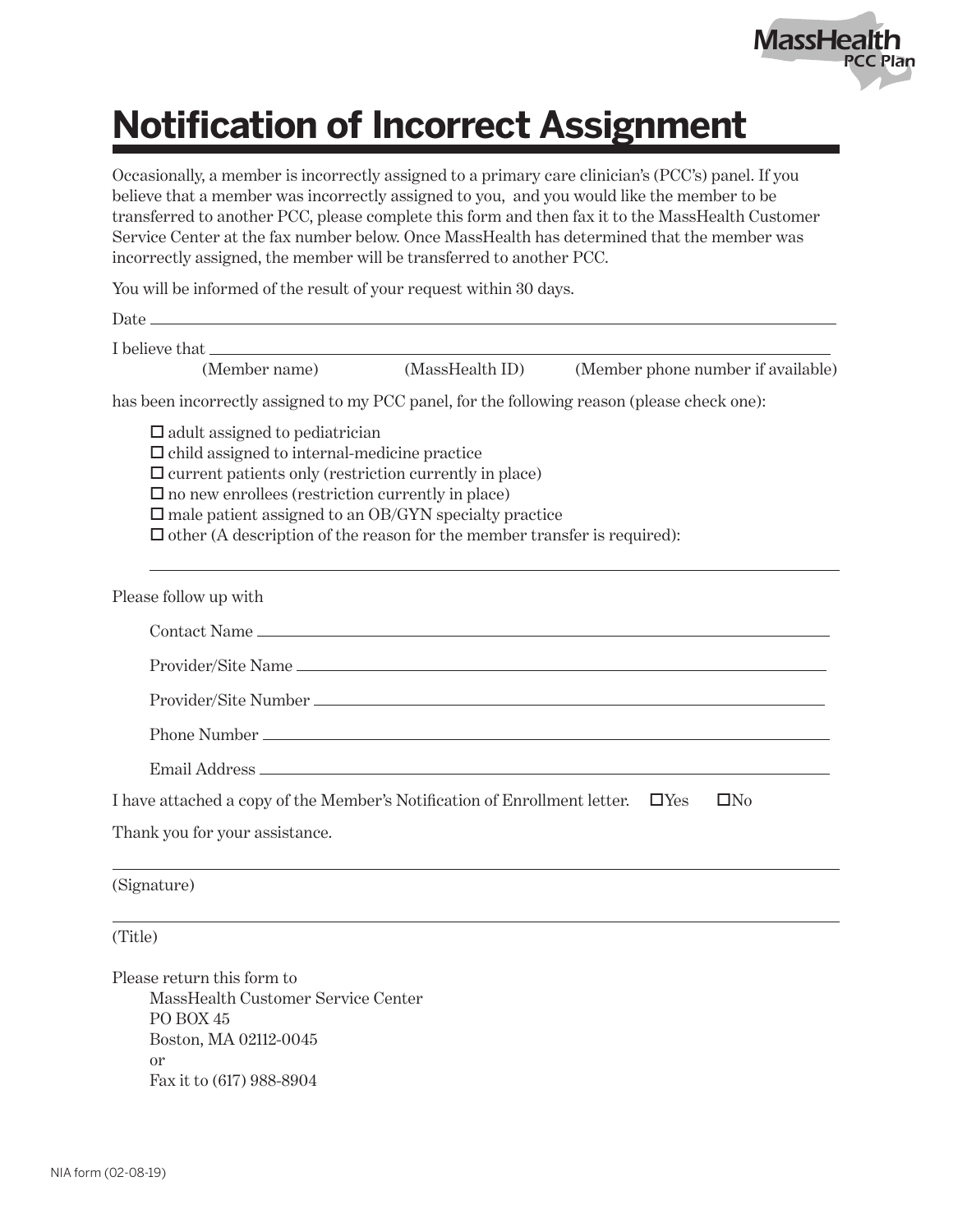

## **Primary Care Clinician (PCC) Plan Member Outreach Form**

The MassHealth Customer Service Center provides help to PCCs who may have difficulty contacting a new or existing member. To request member outreach services, please call (800) 841-2900 or fill out this form and fax it to (617) 988-8904. MassHealth Customer Service Center staff will reach out to the member and then contact the PCC.

| <b>Section I.</b><br><b>Primary Care Clinician Information</b> | <b>Section II.</b><br><b>Member Information</b>                     |
|----------------------------------------------------------------|---------------------------------------------------------------------|
| Name of contact at PCC office                                  | Name                                                                |
| Telephone no. of contact                                       | If a family, attach sheet w/additional names and<br>MassHealth IDs. |
| PCC name                                                       | MassHealth ID                                                       |
| PCC provider number                                            |                                                                     |
| Date of EVS check                                              | Telephone no.                                                       |
| <b>Section III. Reason for outreach</b>                        |                                                                     |
|                                                                |                                                                     |
|                                                                |                                                                     |
|                                                                |                                                                     |
| Please return this form to                                     |                                                                     |

MassHealth Customer Service Center PO BOX 45 Boston, MA 02112-0045 or Fax it to (617) 988-8904

Inquiry Number \_\_\_\_\_\_\_\_\_\_\_\_\_\_\_